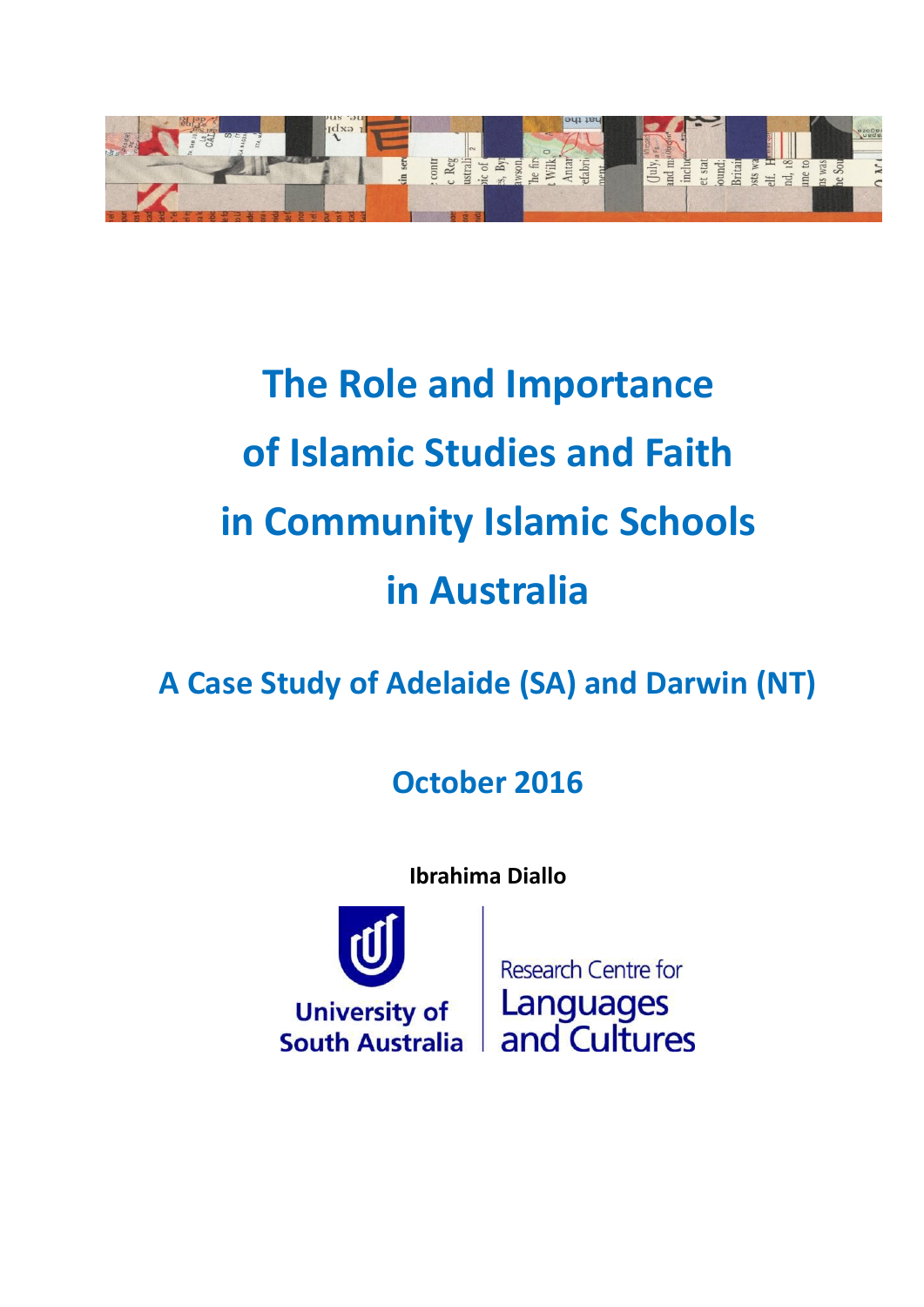Chief Investigator Dr Ibrahima Diallo [Ibrahima.diallo@unisa.edu.au](mailto:Ibrahima.diallo@unisa.edu.au) Senior Lecturer, Research Centre for Languages and Cultures School of Communication and International Studies University of South Australia Saint Bernard's Road, Magill 5072

#### **Research Assistant**

Ms Kerrilee Lockyer Kerrilee.Lockyer@unisa.edu.au School of Communication and International Studies University of South Australia Saint Bernard's Road, Magill 5072

This study was funded by the Divisional Research Performance Fund (DRPF) and supported by the Research Centre for Languages and Cultures (RCLC).

© October 2016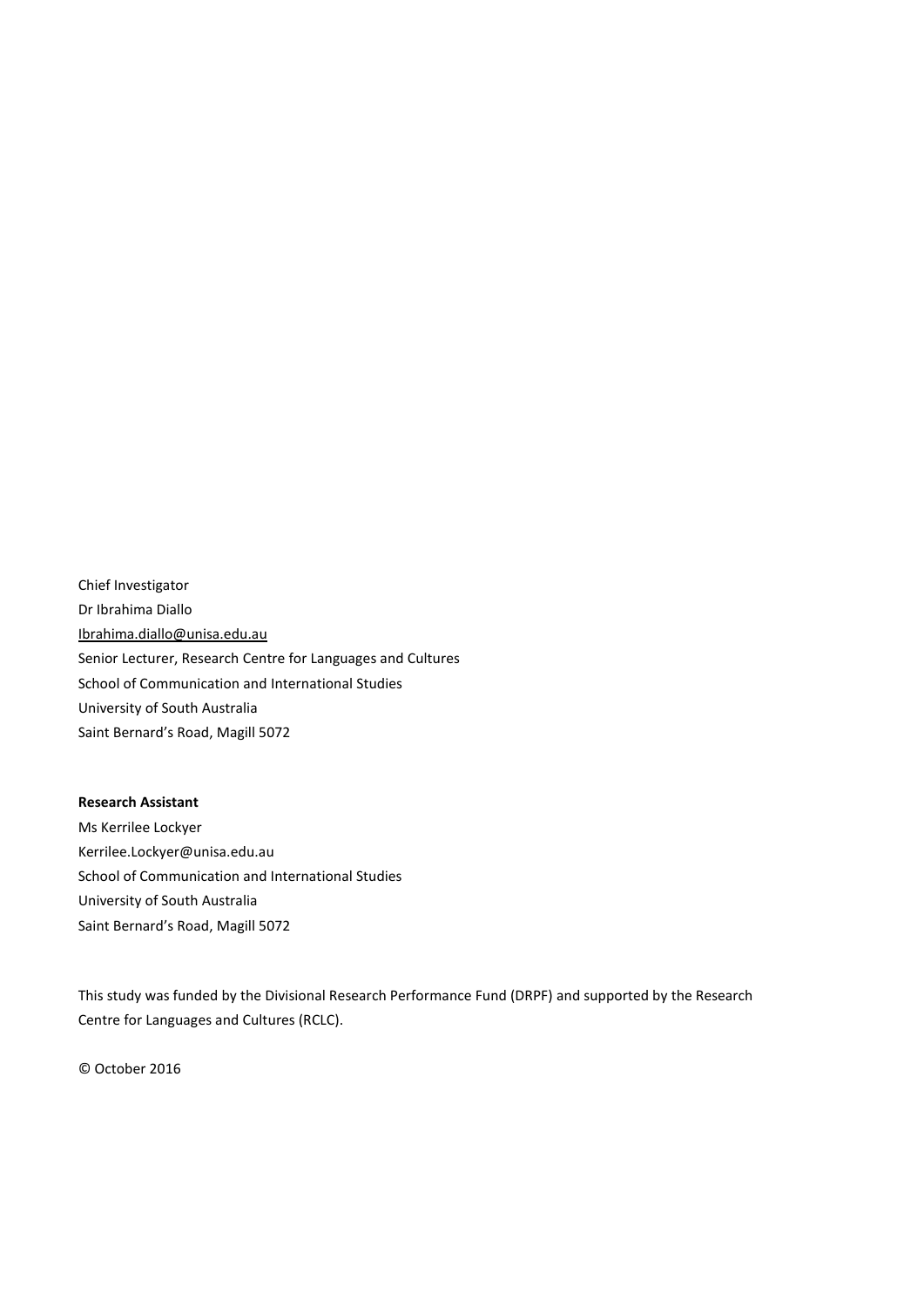# **Contents**

| 1.   |                                                                       |
|------|-----------------------------------------------------------------------|
| 2.   |                                                                       |
| 2.1  |                                                                       |
| 2.2  |                                                                       |
| 2.3  |                                                                       |
| 3.   |                                                                       |
| 3.1  |                                                                       |
| 3.2  |                                                                       |
| 3.3  |                                                                       |
| 4.   |                                                                       |
| 4.1  |                                                                       |
| 4.2. |                                                                       |
| 4.3  |                                                                       |
| 4.4  | Finding 4. Mixed attitudes of the wider community towards the Islamic |
|      |                                                                       |
| 5.   |                                                                       |
| 6.   |                                                                       |

# **Figures and tables**

| Table 1. Country of origin, length of stay and the profession of the respondents |  |
|----------------------------------------------------------------------------------|--|
|                                                                                  |  |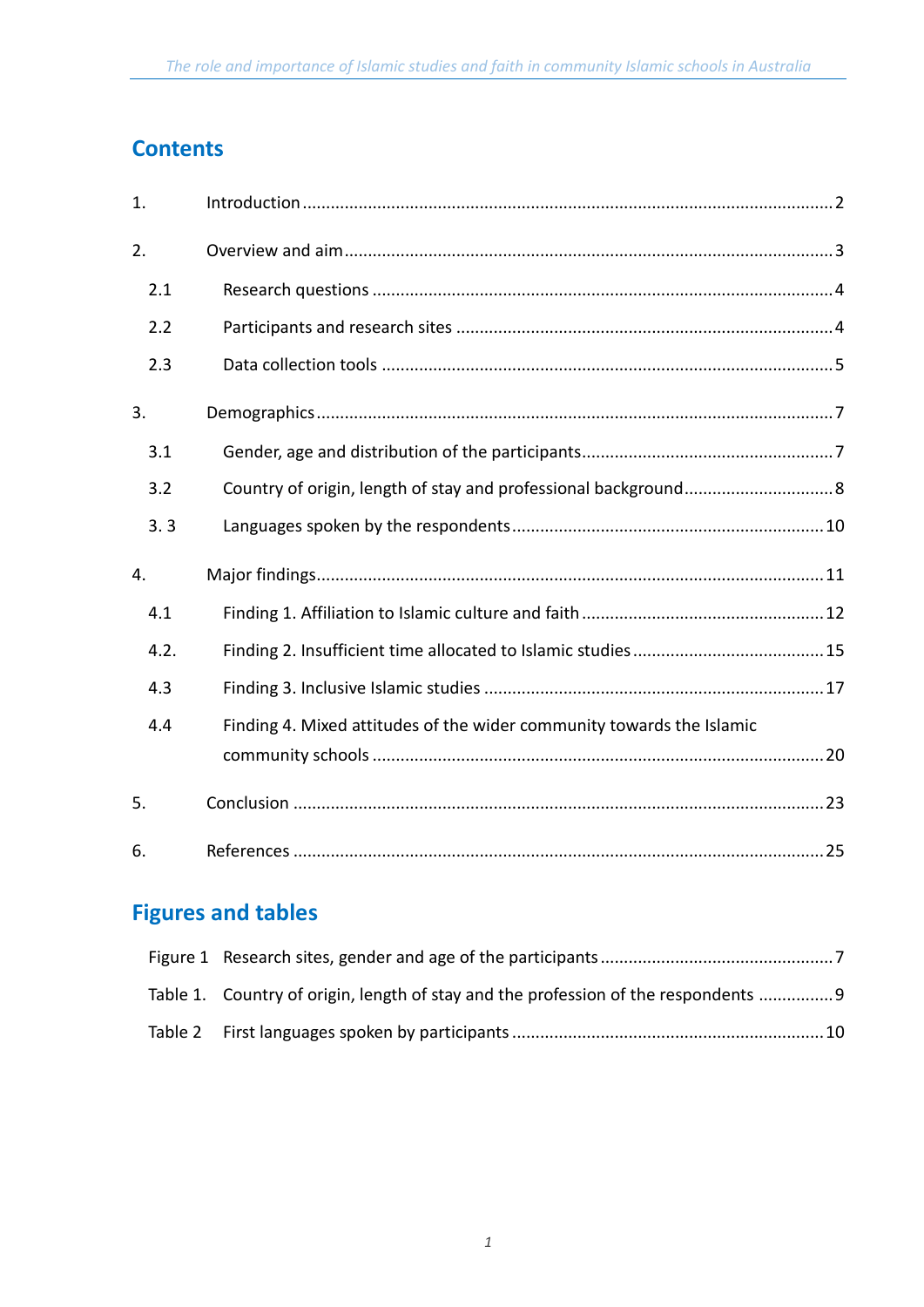#### <span id="page-3-0"></span>**1. Introduction**

A 2015 study by the International Centre for Muslim and non-Muslim Understanding (MnM) (Hassan, 2015) indicated that Australian Muslims represent 2.2% of the total population. With this figure, Islam is the third largest religion in the country after Christianity and Buddhism and the second fastest growing religion after Hinduism. However, the Australian Muslim population is also one of the most ethnically and linguistically diverse religious communities in Australia. According to the MnM study, which used census data to create a profile of Australian Muslims, Australian Muslims come from 183 different countries. For example, in 2011, 62% of Australian Muslims were born overseas, whereas only 38% were born in Australia. Of those born overseas, around 42% were of North African or Middle Eastern origin and more than 58% were from elsewhere, including 25% from South and Central Asia, 10% from Europe and 4% from sub-Saharan Africa. Another important feature of the Australian Muslim population is its extreme linguistic diversity: the Muslim population speaks a range of languages, including Arabic, Urdu, Turkish, Persian, and Bahasa Indonesia, to name just a few.

Despite these ethnic and linguistic differences, knowledge of the Quran and the Arabic language is essential for any Muslim in order to perform their daily religious duties and rituals as well as to identify as a Muslim. For Australian Muslims, this raises the crucial question of maintaining and developing their Islamic values. Equally important are the ways in which they impart these Islamic values to their children. For example, a study by Clyne (2001) indicated that 'many Australian Muslim parents expect their children to go to schools that could provide an education that is islamically oriented in terms of religion, culture and moral values'. A similar study by Raihani and Gurr (2010) confirmed this view and indicated that the Islamic schools created in the different parts of the country do not seem to have been able to accommodate all Muslim students. As a result, Islamic community schools continue to gain traction and, in parallel with the Islamic schools, contribute significantly to the provision of Islamic education services to a large number of Australian Muslim children.

This case study reports on the role and importance of Islamic studies and faith in community Islamic schools in Adelaide and Darwin. Islamic studies are defined here as studying the Quran (developing Qur'anic literacy) as well as learning the Arabic language. Islamic community schools in Australia, referred to as heritage schools in North America and as complementary or supplementary schools in the United Kingdom, are generally run independently by the Muslim communities or jointly with a local mosque or with Islamic foundations or cultural centres. This report on the Islamic community schools is divided into three main sections. The first provides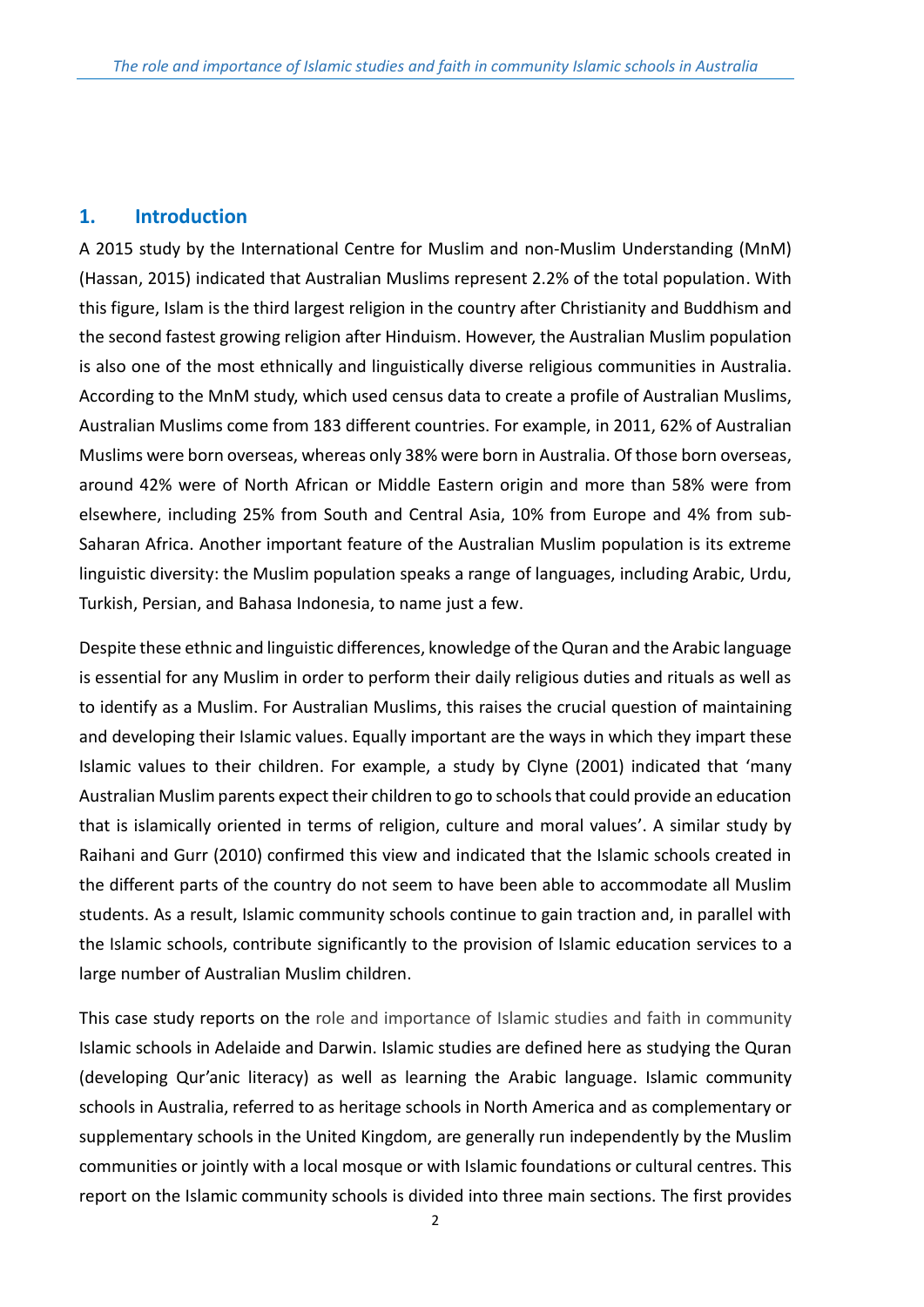an overview and the aim of the study; the second describes the sociodemographic and linguistic background of the participants; and the third and final section discusses the major findings.

# <span id="page-4-0"></span>**2. Overview and aim**

Most studies about Muslims in Australia tend to focus on issues such as stereotyping, identity issues, racial profiling, and prejudice among others to explain the challenges they face as Muslims in Australia. More recently, anti-Muslim and anti-Islam sentiments have exacerbated, following a series of foiled and executed terrorist attacks in the country against the backdrop of the bombings in Paris (in 2014 and 2015), Brussels (2016), Turkey (2016) and the Orlando shootings in the US (2016). This domestic and international tension has resulted in the reemergence of Pauline Hanson's One Nation party and her election to the Australian Parliament by campaigning on anti-Muslim rhetoric and a ban on Muslim immigration.

For example, Kabir (2007; 2011) discussed the ways in which the post-Gulf War, September 11 bombings of 2001 and the Bali tragedy of 2002 have been central in stereotyping and profiling Australian Muslims. In her research on Australian Muslims she also focused on the media representation of the Muslim community after September 11 bombing and the Bali tragedy (Kabir 2011; 2006), as well as the identity construction of Australian Muslim youths (Kabir 2015; 2006). Rozario (1998) and Hassen (2013) also conducted studies on Islamic identity in Australia. While Rozario's study focused on the role of Muslim women as custodians of Islamic heritage in Australia, Hassen discussed the ways in which identity politics are played out in Islamic schools in Victoria. Studies on Australian Muslims have explored other issues, including on the one hand, issues related to religion, values, employment and income, and on the other hand, issues such as prejudice, discrimination and extremism. These issues are condensed in *Muslim voices: Hopes and aspirations of Muslim Australians*, a report by the Centre for Muslim Minorities and Islam Policy Studies, commissioned by the Department of Immigration and Citizenship (2009). The study conducted by the International Centre for Muslim and non-Muslim Understanding in 2015 mentioned above focused on the demographic, social and economic profile of Australian Muslims. In addition to a particular emphasis on the ethnic and linguistic background of Australian Muslims, the study highlighted the identity issues Australian Muslims face in Australia. A number of other studies on Australian Muslims have focused on attitudes towards Muslims in Australia. For example, Dandy and Pe-Pua (2010) conducted research on Australian Muslims against the background of the Sydney riots in 2005, but their study focused on attitudes towards multiculturalism, immigration and diversity. Lentini, Halafoff and Ogru's study (2011) focused on mainstream Australians' perceptions of Muslims, Islam, and Christian-Muslim relations, and Abu-Rayya and White (2010) discussed, among other topics, prejudice towards Australian Muslims.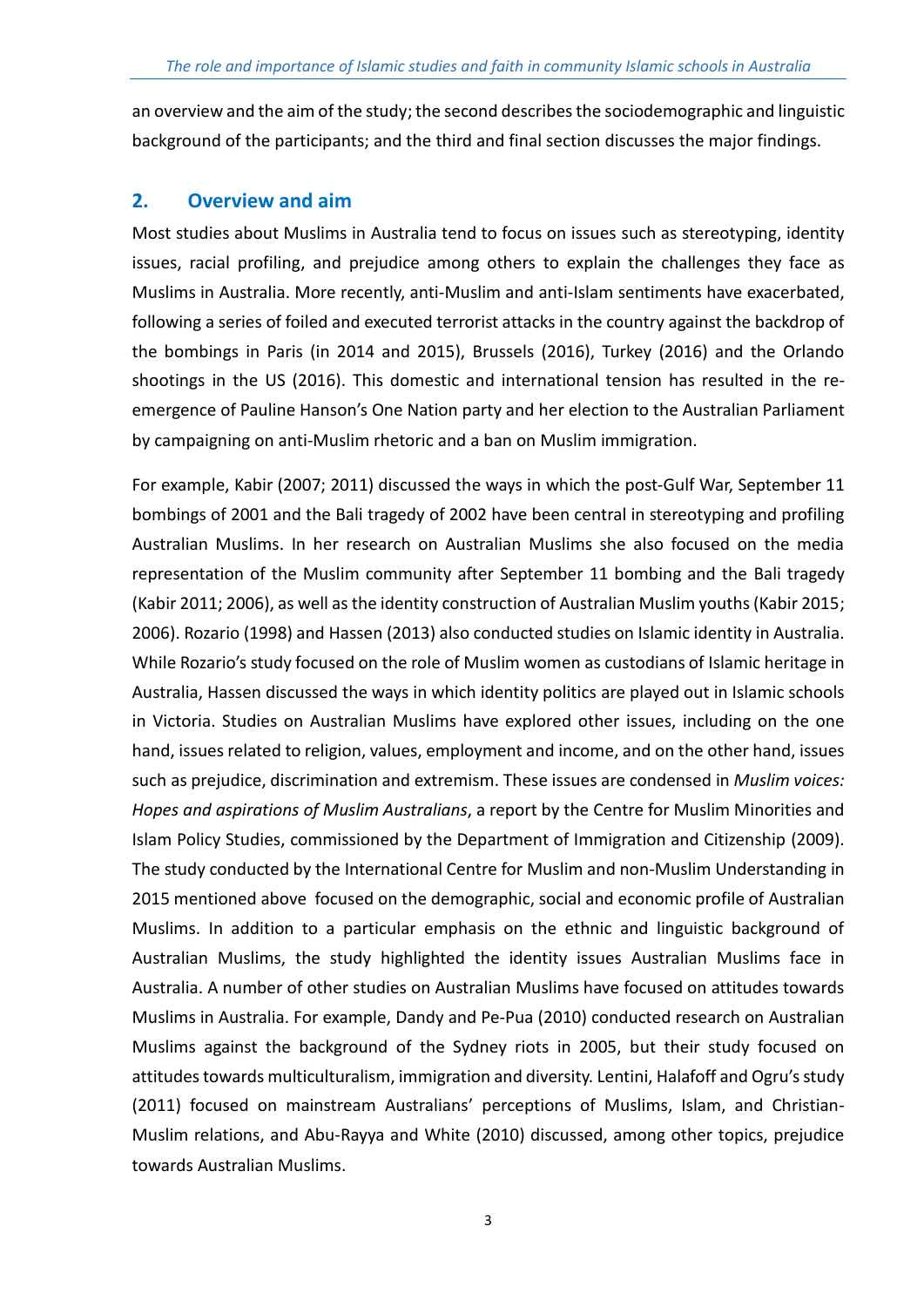Although the schooling of Australian Muslims has been examined, most studies have focused on first- and second-generation migrant Muslim youths for whom (Islamic) schools are important places for identity formation and cultural development (Mansouri & Percival-Wood 2008; Raihani & Gurr 2010). Mansouri and Trembath's (2005) study, situated in state public schools, investigated identity, citizenship and attitudes to schooling. Similarly, Raihani and Gurr (2010) discussed, among other issues, parental expectations and motivation for sending their children to Islamic schools.

As shown in this brief overview, to our knowledge, the role and importance of Islamic studies and faith affiliation in community Islamic schools in Australia have not been fully discussed in the literature. In particular, it is necessary to understand the role played by community Islamic schools through Islamic studies (Quranic studies and the Arabic language) in the maintenance of language and literacy skills and their development and transmission to the younger generations of Muslims, and as spaces for faith affiliation and reinforcement. This case study fills the gap in the literature by focusing on Australian Muslims' perspectives on Islamic studies and faith. It also highlights the role of community Islamic schools in preparing young Australian Muslims to simultaneously (a) maintain and develop their language and faith and (b) successfully interact with the wider Australian community. In short, the aim of this study is to investigate Islamic studies and faith in community Islamic schools as experienced by members of Australian Muslim communities, and to extend the research into the importance and role of community Islamic schools for the promotion of Islamic studies for faith and language maintenance and development.

#### <span id="page-5-0"></span>*2.1 Research questions*

This study investigated the ways in which Islamic community schools cater for the Islamic studies needs of Australian Muslim students while accommodating the wider Australian culture. The study is framed around the following research questions:

- 1. What is the role and importance of Islamic studies and faith in Islamic community schools?
- 2. Is adequate time allocated to learn Islamic studies in Islamic community schools?
- 3. To what extent does the curriculum of the Islamic community schools prepare Muslim students the Australian wider community values?
- 4. What are the attitudes of the Australian wider community towards the Islamic community schools?

#### <span id="page-5-1"></span>*2.2 Participants and research sites*

There are three groups of participants in this study. The first group includes Muslim students, the second group involves teachers, religious leaders (e.g. Imams) and school and community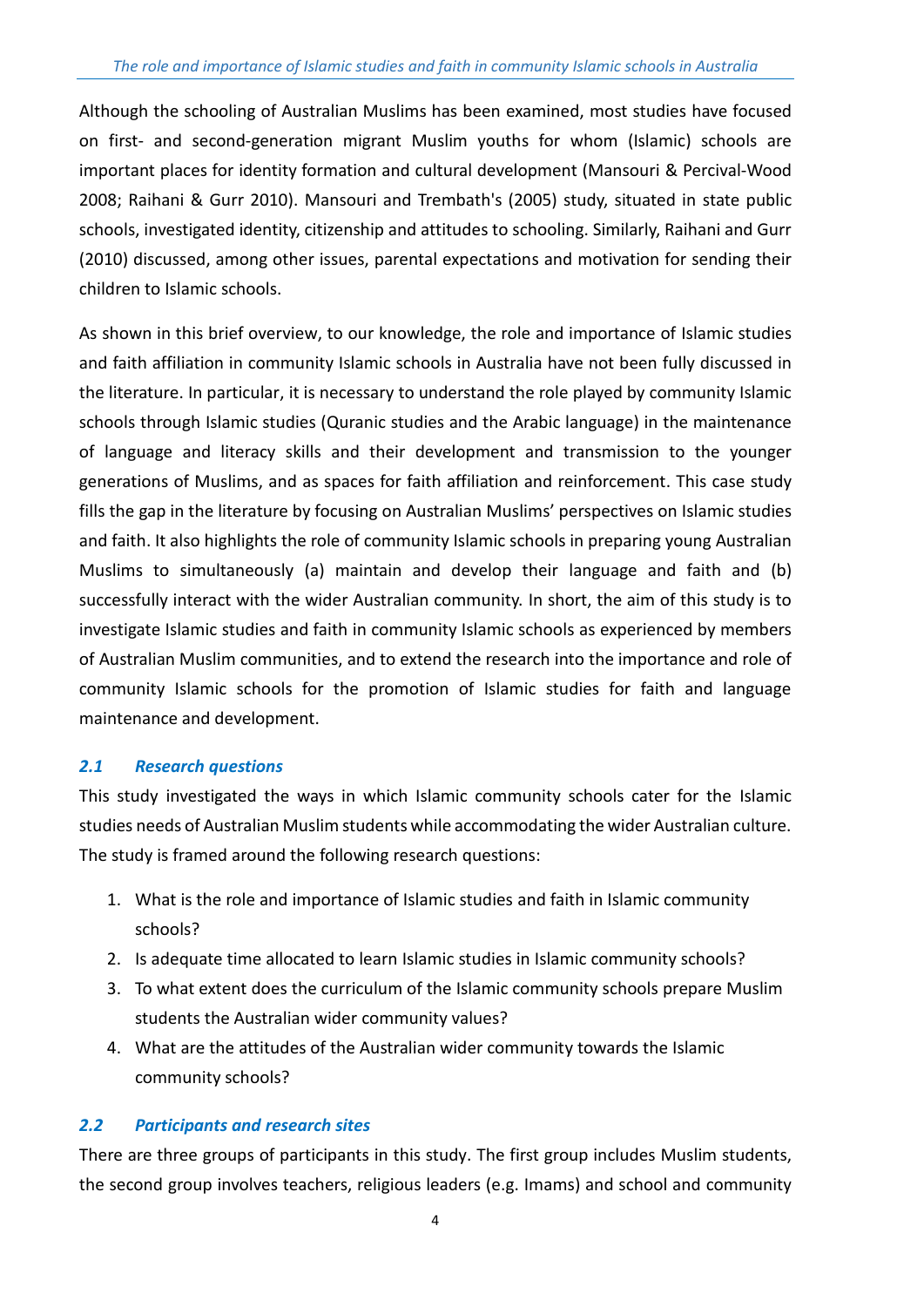leaders, and the third group is made up of general members of the Muslim community. Their different perspectives on the issue of the role and importance of language and faith in Islamic community schools provide the study with an in-depth understanding of the multiple issues at stake (language, culture, and faith) and the various players involved in community Islamic schools (parents, community leaders, and students).

The data collection for this case study took place in Adelaide and Darwin between August and December, 2015. Both cities are important sites for this case study because they are the Australian cities with the fastest growing Muslim population. For example, in 2006 Adelaide's Muslim population was 66% of all Muslims in Australia, but by 2011 it had jumped to 90% of total Australian Muslim population, making it city with the largest Muslim population increase in Australia (Hassan 2015). Equally significant is that these two cities are important symbols for Australian Muslims. Darwin was the first point of entry of Islam in Australia, with contact occurring between Muslim Indonesians and Indigenous Australians in the 1750s. As for Adelaide, it is the place of the first and still existing major mosque in Australia, built in 1880 (Hassan, 2015).

### <span id="page-6-0"></span>*2.3 Data collection tools*

To collect data for this study, a combination of qualitative and quantitative data collection tools were used. Both questionnaires and interviews were used to collect data. In particular, a selfadministered questionnaire was submitted to participants and semi-structured questionnaires were used as prompts for recorded one-on-one and group interviews. The main reason for the use of these two tools was to capture the complex nature of the population targeted in this research; namely, the sample's heterogeneous Muslim population (i.e. teachers, students, parents, members of the community, community leaders), spread widely across two major research sites.

In both Adelaide and Darwin, the research team was invited to conduct the study at their Mosque Open Day, which was organised by the local Islamic community. These opportunities allowed the research team to engage with a large number of Australian Muslims in one site and to administer the questionnaires to the participants as well as conduct one-on-one and group interviews. In Adelaide, the data were also collected at an Islamic community school, where the interview with the school principal added to the data collected at the Mosque Open Day. In addition, a number of questionnaires were submitted to the members of the Muslim community through a community leader.

Completing the self-administered questionnaire takes on average between 20 and 30 minutes and the administration of one-on-one and group interviews varied between 20 and 45 minutes. However, in some cases, the administration of the questionnaires was modified to fit both the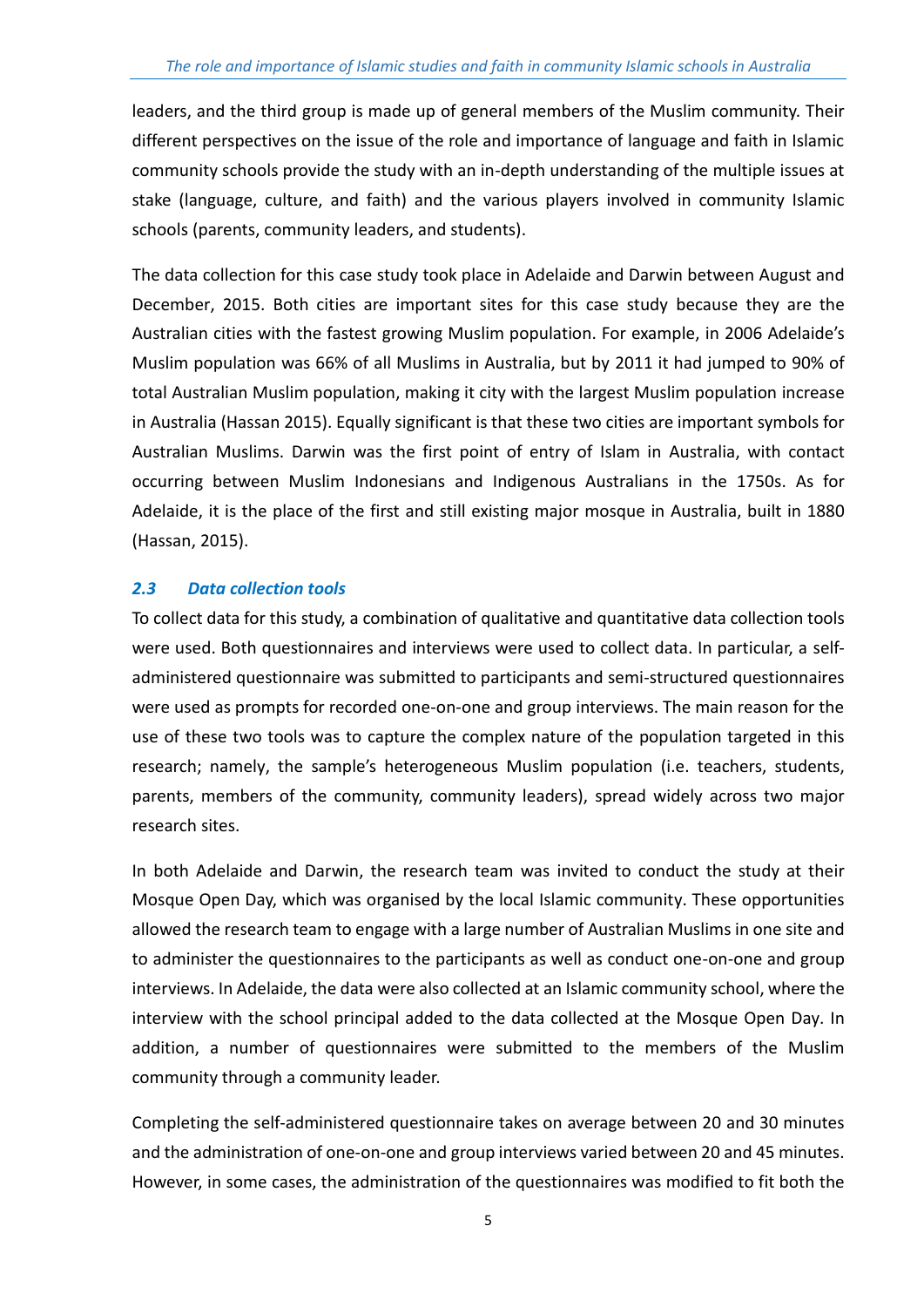#### *The role and importance of Islamic studies and faith in community Islamic schools in Australia*

time available for the interviews and the context of the interview. Besides collecting data on the personal and family socio-economic background of the respondents, the questionnaires contained four sets of research questions. The first set of research questions investigated the role and importance of language and faith in Islamic community schools through the teaching of Islamic studies. The term is used broadly in this study to include teaching of the Quran and developing Quranic literacy, as well as learning the Arabic language. Based on a four-point scale from 'Not at all' to 'Extremely important', respondents were asked to rate the importance of Islamic studies. The second set of research questions tried to ascertain whether or not the time allocated to teach Islamic studies in Islamic community schools was adequate. The third set of research questions investigated the areas of focus of Islamic studies in the Islamic community schools. The aim was to investigate to what extent the teaching provides the students with the knowledge and skills they need to maintain and transmit their Islamic culture and faith (Islamic culture, Quranic knowledge and the Arabic language), while accommodating the wider Australian secular practices and values. This set of questions focuses on Australian Muslims' overall expectations from the Islamic community schools. The fourth and final set of questions asked what the Muslim community think is the attitude of the wider community towards Islamic community schools.



*An information session at the Adelaide Mosque Open Day in 2015 (Courtesy ISSA)*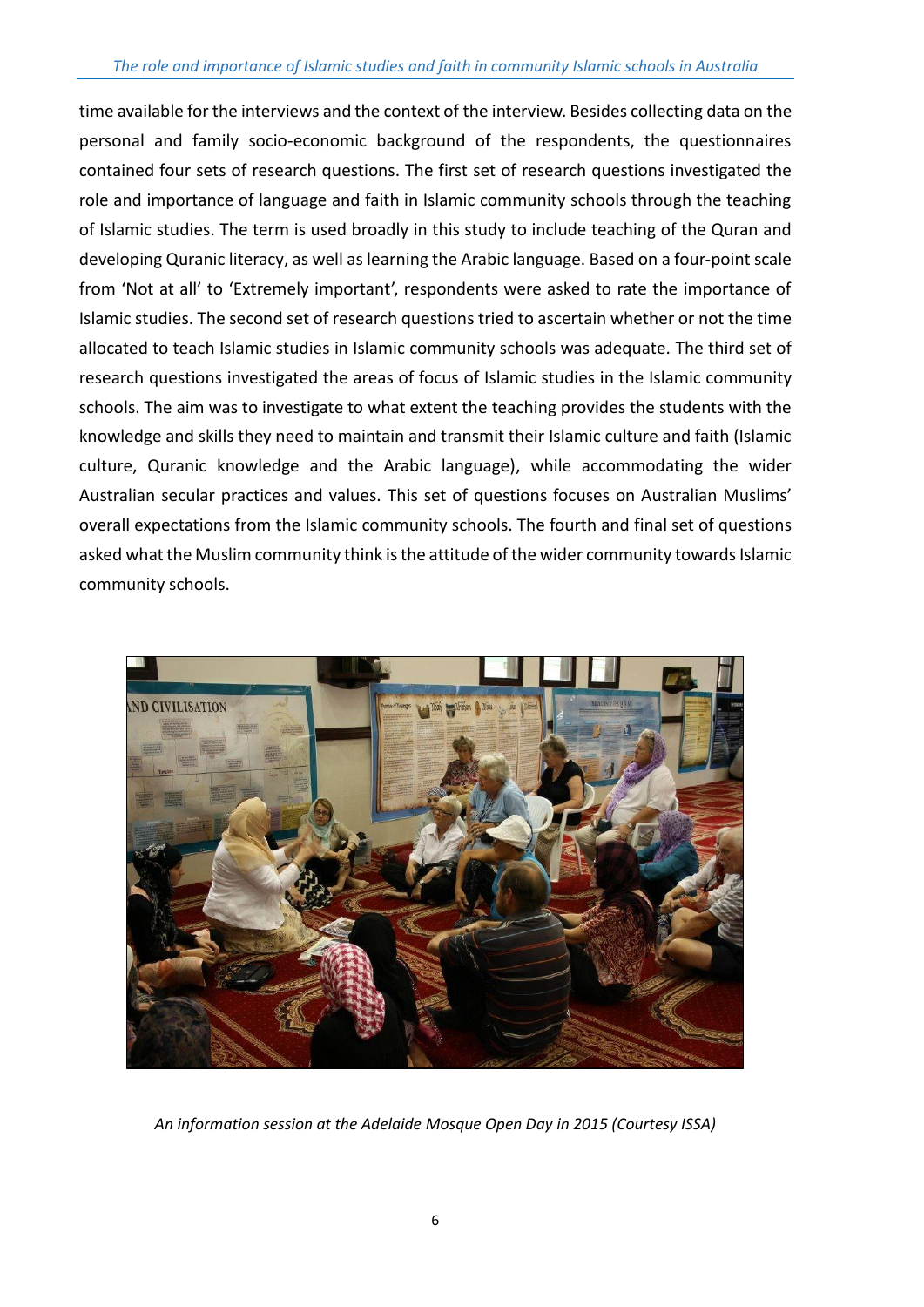# <span id="page-8-0"></span>**3. Demographics**

## <span id="page-8-1"></span>*3.1 Gender, age and distribution of the participants*

As shown in Figure 1, a total of 61 respondents participated in the research conducted in Adelaide (55.74%) and Darwin (44.26%). Of the respondents, 57.37% were females and 42.63% were males. The ages of the participants ranged from 15 to 60 and above, with the largest group, aged 15–18, representing 29.56% of the respondents. The second largest group was aged 31–45 (27.86%), the third largest was 19–30 (24.59%), the fourth largest 46–60 (13.11%) and the fifth largest 60+ (4.88%). Figure 1 summarises the research sites, the gender



<span id="page-8-2"></span>*Figure 1 Research sites, gender and age of the participants*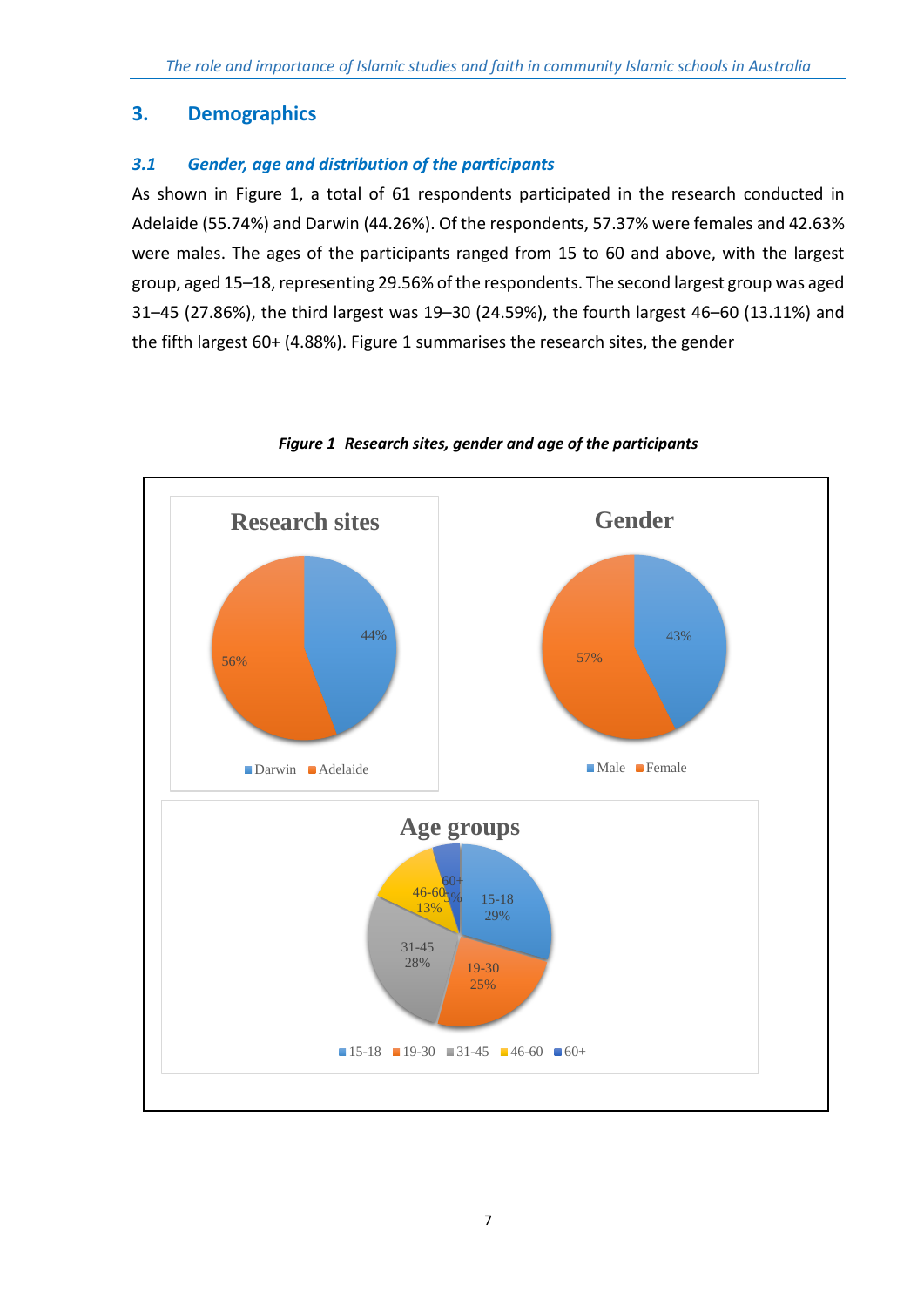and the age distribution of the participants, showing the inclusiveness and diversity of the sample in terms of geographic spread, gender and age groups.

#### <span id="page-9-0"></span>*3.2 Country of origin, length of stay and professional background*

The Muslim community that participated in this study is characterised by its diversity in terms of country of birth and length of stay in Australia. In relation to country of birth, the largest group (27.86 %) was born in Australia. The second largest group was born in Pakistan (11.37%), followed by participants who were born in Lebanon (6.75%) and Indonesia (6.75%). The fourth largest group was born in Iraq and India (each 4.91%), and the fifth largest group was born in Bangladesh, Egypt, Malaysia, and Saudi Arabia (each 3.47%). Around 13.54% come from such places like, Syria, Jordan, Mauritania, Afghanistan and Somalia. The remaining 10.03% did not disclose their country of origin and 13.54% represent a range of other countries.

In terms of length of stay in Australia, it can be said that the Muslim community in the sample ranged from less than five years to more than 20 years. Of these, 31.14% indicated they have been living in Australia for less than five years, 16.39 % between five and ten years, 8.22% between 11 and 20 years and 16.39% for more than 20 years are 16.39%. Interestingly, the remaining 27.86% mentioned only that they were born in Australia, not how long they had been living in the country.

Similarly, the participants come from a range of occupational and educational backgrounds, including students at both high school (27.86%) and university levels (19.67%), who are the largest groups. Teachers form 16.39% of the sample, respondents with combined backgrounds in health and medicine form 8.19%, and retirees form only 4.91%. The remaining 18.03% include a broad range of other professions, including imams and government employees, and the unemployed form 4.85% of the sample. Table 2 gives a snapshot of the country of birth of the respondents, the length of their stay in Australia and their professional background, reflecting the complexity of the Muslim population in Australia in relation to country of origin, discussed earlier. These variables are important factors in influencing language maintenance and attitudes towards literacy and faith affiliation.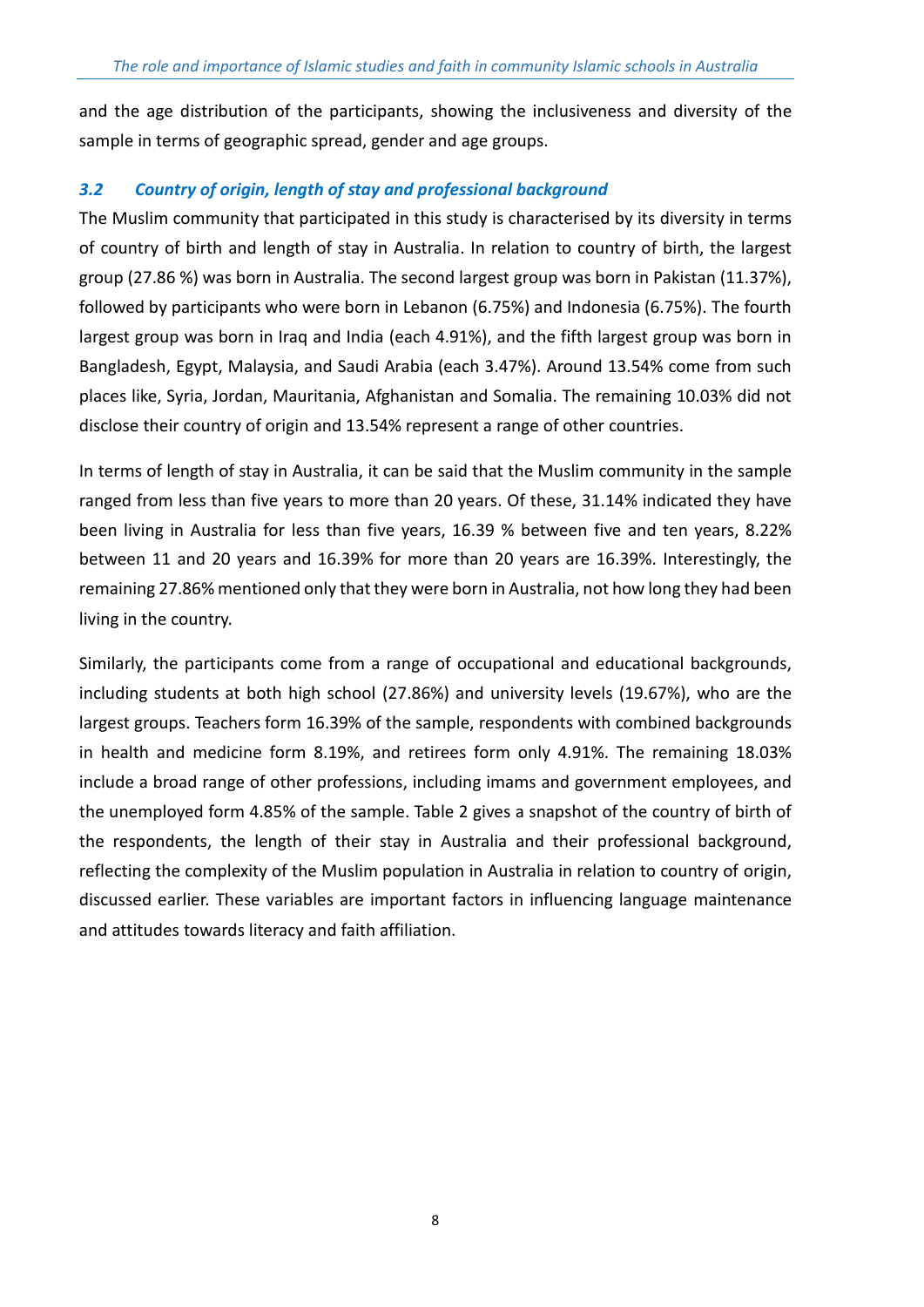#### *Table 1 Country of origin, length of stay and the profession of the respondents*

<span id="page-10-0"></span>

| Country of birth  | Participants (%) | <b>Time in Australia</b> | Participants (%) | Profession           | Participants (%) |
|-------------------|------------------|--------------------------|------------------|----------------------|------------------|
| <b>Australia</b>  | 27.86%           | Under 5 years            | 31.14%           | High school students | 27.86%           |
| Pakistan          | 11.37%           | 5-10 years               | 16.39%           | University students  | 19.67%           |
| <b>Indonesia</b>  | 6.75%            | $11-20$ years            | 8.22%            | <b>Teachers</b>      | 16.39%           |
| Lebanon           | 6.75%            | $21 + years$             | 16.39%           | Health sector        | 8.19%            |
| India             | 4.91%            | Born in Australia        | 27.86%           | Retired              | 4.91%            |
| Iraq              | 4.91%            | Total                    | 100%             | Unemployed           | 4.85%            |
| <b>Bangladesh</b> | 3.47%            |                          |                  | Other                | 18.03%           |
| Egypt             | 3.47%            |                          |                  | Total                | 100%             |
| <b>Malaysia</b>   | 3.47%            |                          |                  |                      |                  |
| Saudi Arabia      | 3.47%            |                          |                  |                      |                  |
| <b>Other</b>      | 13.54%           |                          |                  |                      |                  |
| <b>Unknown</b>    | 10.03%           |                          |                  |                      |                  |
| <b>Total</b>      | 100%             |                          |                  |                      |                  |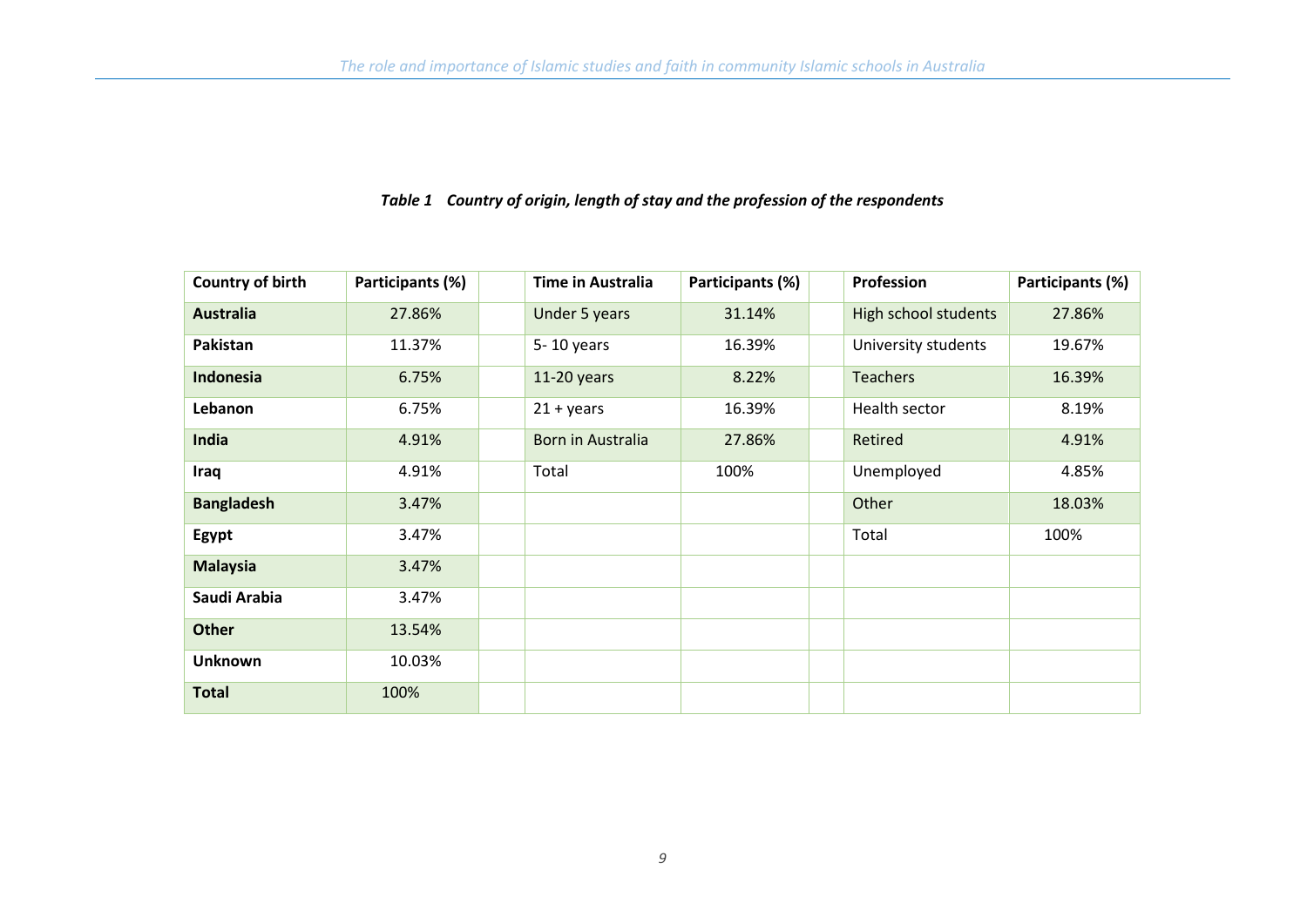#### <span id="page-11-0"></span>*3. 3 Languages spoken by the respondents*

As show in Table 1, around 65.72% of the respondents are monolingual speakers who primarily speak their first language, whereas 34.28 % claim to be multilingual primary language speakers with both English and their heritage language as primary languages. Of the participants who grew up with one language, the dominant monolingual group are Arabic speakers (23.3%), followed by Urdu first language speakers (11.22%). There are first language speakers of Bahasa (Indonesian and Malay) (8.10%) and English (6.55%). The Bengali and Hindi first language speakers are each 3.27% and the Somali and Bosnian first language speakers are each 1.63**%**.

As for the participants who are multilingual first language speakers, as shown in Table 3, the largest group speak Arabic/English as their primary languages (11.50%), followed by Urdu/English (5.50%). Those who speak Dari/English and Turkish/English are each 3.75%. There are also Hungarian/English, Arabic/Japanese/English, Somali /English, Swahili/English/Arabic/ Wolof first languages speakers, each at 1.63%. Understanding the languages spoken by respondents is crucial to our understanding of the respondents' attitudes towards languages, especially language learning for secular purposes (e.g. language maintenance and communication) and devotional purposes (e.g. language affiliation and religious rituals).

<span id="page-11-1"></span>

| Monolingual first language |                  | <b>Multilingual first languages</b> |                  |
|----------------------------|------------------|-------------------------------------|------------------|
| Language                   | Participants (%) | Language                            | Participants (%) |
| Arabic                     | 23.3%            | Arabic, English                     | 11.5%            |
| Urdu                       | 11.22%           | Urdu, English                       | 5.5%             |
| Bahasa-Malay               | 8.1%             | Dari, English                       | 3.75%            |
| English                    | 6.55%            | Turkish, English                    | 3.75%            |
| Hindi                      | 3.27%            | Hungarian, English                  | 1.63%            |
| Bengali                    | 3.27%            | Arabic, Japanese, English           | 1.63%            |
| Somali                     | 1.63%            | Kurdish, Arabic                     | 1.63%            |
| <b>Bosnian</b>             | 1.63%            | Somali, English                     | 1.63%            |
| Unknown                    | 6.75%            | Swahili, English                    | 1.63%            |
| Total                      | 65.72%           | Arabic, Wolof                       | 1.63%            |
|                            |                  | Total                               | 34.28%           |

|  | Table 2 First languages spoken by participants |  |  |
|--|------------------------------------------------|--|--|
|--|------------------------------------------------|--|--|

The respondents in this study on the Muslim community carried out in Adelaide and Darwin reflect the heterogeneity of the Muslim population at the national level. This section has shown that the profile of the participants is diverse in terms of age group and gender. For example, all age groups are represented in the sample, with those between 15 and the 18 constituting the largest group. Similarly, the gender composition of the sample is inclusive, with around 43 males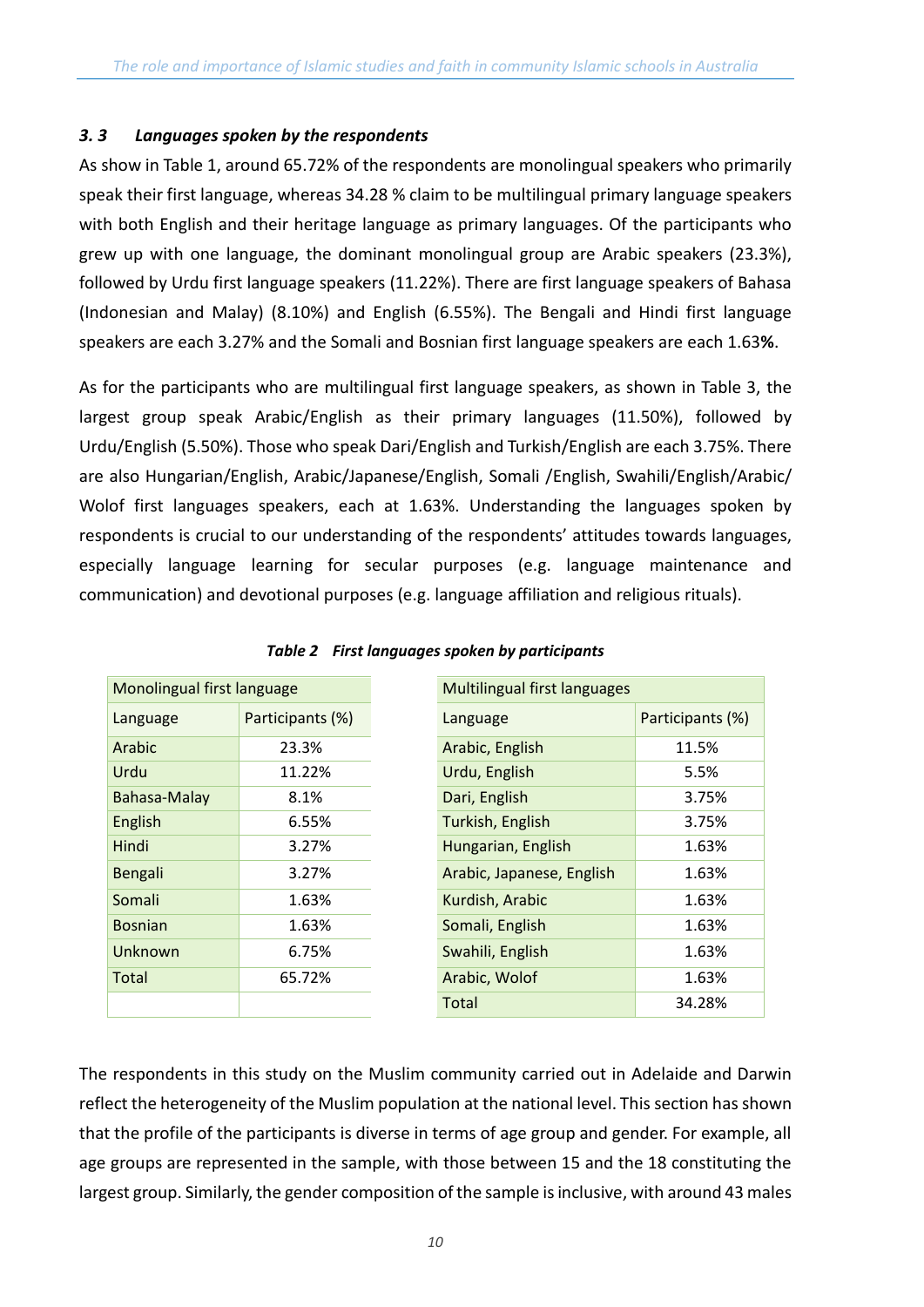and 57 females. This study shows that the Australian Muslim population in these two cities is quite diverse in terms of country of birth, length of stay in Australia and professional background. The study also shows that in addition to those participants born in Australia, the Muslim population comes from a range of different countries, but mainly from the Middle East and Asia. They work in different sectors, such as teaching and health, in addition to studying at high school and university. Another important feature is the linguistic diversity of the respondents. A large number of the participants are monolingual non-English first language speakers (59.17%); while a sizeable number are bilingual first language speakers, mostly English/Arabic (11.5%) and English/Urdu (5.5%). The features of the participants discussed in this section attest to the representativeness of the sample and the overall diversity of the Australian Muslim population; namely, in relation to age, gender, profession, country of origin, and language spoken.

# <span id="page-12-0"></span>**4. Major findings**

In the discussion of the major findings, a qualitative approach is used to analyse the data from the questionnaires and the semi-structured interviews. The major themes of the research questions are summarised below:

- 1. The importance of studying Islamic studies
- 2. Time allocated for Islamic studies
- 3. The curriculum of Islamic studies
- 4. The attitude of the Australian wider community towards the Islamic community schools.

These four themes are important to understanding the role and importance of Islamic studies provided to the Muslim community in Australian Islamic community schools (Research Question 1). One could easily assume that Australia's secular and liberal policies and practices are constructed on Judeo–Christian values, and that the current national and international debate on Islam, Islamic radicalisation and security have impacted on and influenced the religious affiliation, practices and values of Australian Muslims. Islamic community schools not only play an important role in providing Islamic education, but they are also influential settings and powerful indicators for Islamic identity formation and religious affiliation. It is imperative, then, to examine the importance of Islamic studies for the Muslim community in Australia and the ways in which Islamic community schools cater for the Islamic studies needs of Muslim students. As discussed, Islamic studies cover crucial aspects of being a Muslim, including the study of the Quran and the development of Quranic and Arabic literacies. Given the fact that Islamic studies cover a range of subjects, it is important to understand the ways in which the Islamic community schools cater for the Islamic studies needs of Muslim students (Research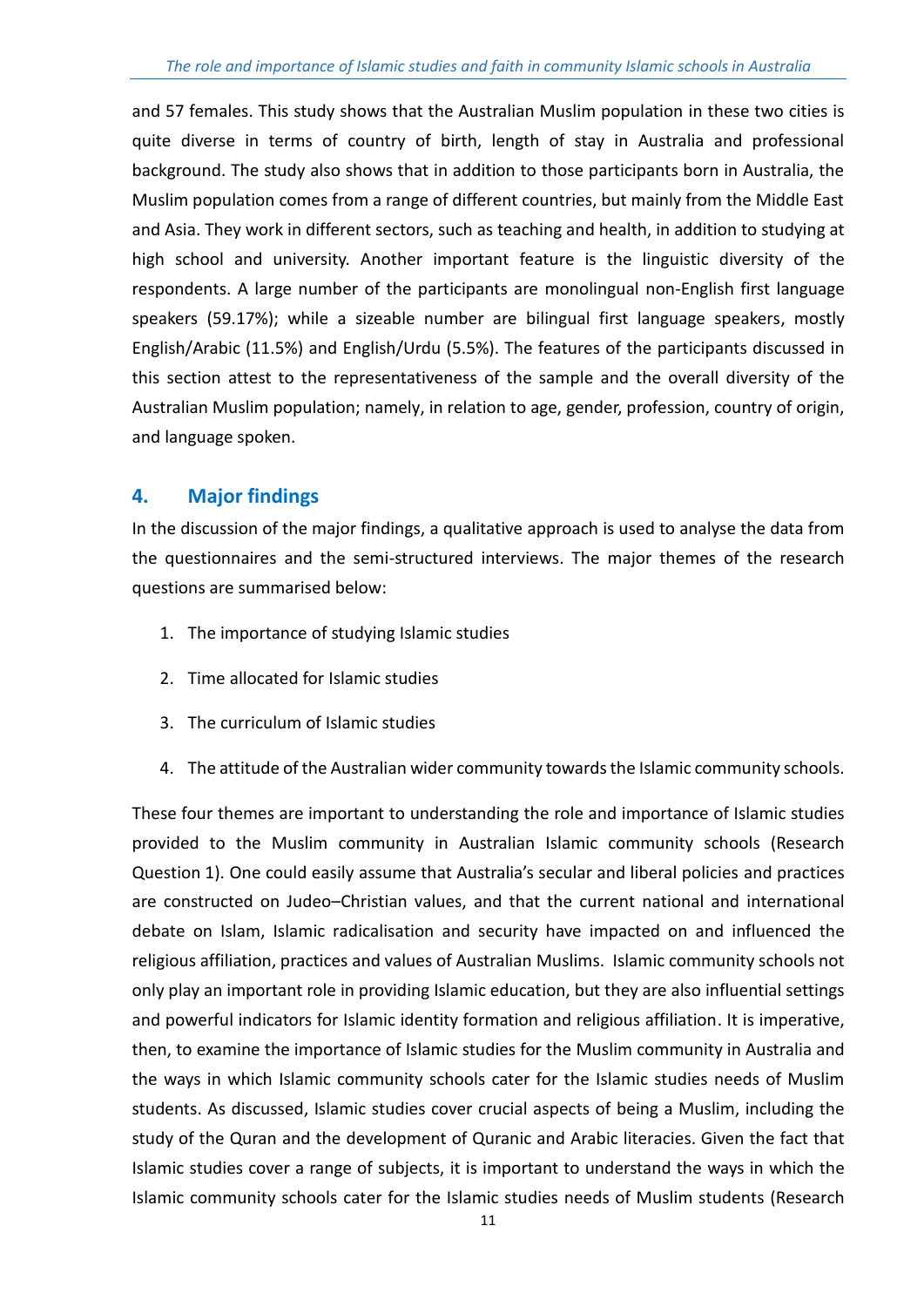Question 1) and whether or not the time dedicated to teaching these studies adequately covers the curriculum. It is along the same line of thought that this study examines the time spent studying in Islamic communities schools (Research Question 2) as well as the curriculum of Islamic studies, which covers a range of subjects that are crucial to being a Muslim (Research Question 3). This is done in order to understand the role Islamic community schools can play in preparing young Muslim students for the wider Australian values and the wider community's perceptions of their schools (Research Question 4).

### <span id="page-13-0"></span>*4.1 Finding 1. Affiliation to Islamic culture and faith*

An overwhelming number of members of the Islamic community rated studying Islamic studies as 'extremely important' and 'very important'. The respondents gave a range of reasons for the importance of studying Islamic studies:

*'It is important to teach children to pray, to continue the good deed and humanity worldwide. It's an asset. Arabic is the language of the religion and prayer, access to the Quran.'*

*'Passing on knowledge to kids provides guidance and rules for how to live and act in the world. The mosque and Islam connects them to their identity, that's why we spend some time also having fun so that they feel connected to the mosque.'*

*'We read the Quran with Arabic language so it's important for them (the students) to know how to read the Quran for the basic comprehension.'*

*'The history of Islam, the Quran, all the things that are important for being Muslim people, make them good Muslim, Islamic values. The Muslim rules, we want them to follow that, we are following so we want our kids to follow those rules too.'*

*'Important to preserve the original language of Islam, and through this they preserve the culture of Islam. In many cases, for many Muslims, because of not understanding Arabic they misunderstand the Quran, they end up committing crimes because of not understanding the texts of Islam. They must understand the language to be able to understand the lessons of the Quran themselves, not through another source.'*

*'Studying Islamic studies is important for the children's cultural identity.'*

*'When we teach Arabic, reading and writing, we use the Quran. When they learn to read the alphabet they are able to read the Quran by themselves. So basically you divide all the skill into different categories so that you know one teacher does not have to focus on one thing.'*

*'To maintain two things for my children in the future, the Arabic language and the Islamic culture or heritage. We believe they nurture unique characteristics in a person's uh personality um and I don't want my children to miss out on*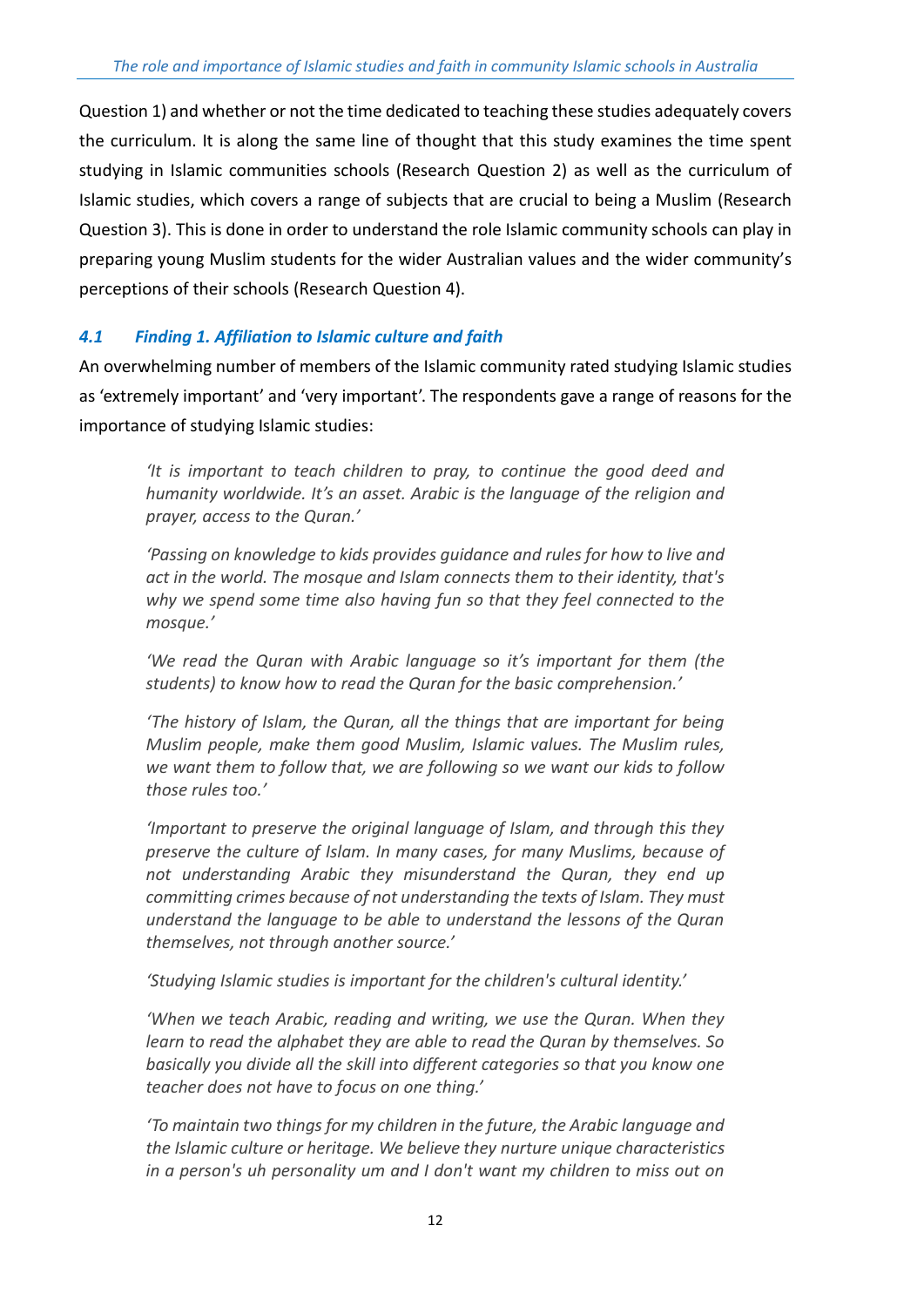*that opportunity, living in Australia, that's a privilege, but at the same time I don't want them to lose the privileges I had as well when I was a child.'*

These quotations indicate the respondents' strong sense of the schools' role in imparting and supporting Muslim values, as highlighted in '*The history of Islam, the Quran, all the things that are important for being Muslim people, make them good Muslim, Islamic values'*. These values included humanity, universality and cross-cultural understanding. As well, '*It is important to teach children to pray, to continue the good deed and humanity worldwide'* and to '*provide… guidance and rules for how to live and act in the world*'*.*

The responses evidence a strong attachment and loyalty to their Islamic studies and faith in Australian Muslims. They believe that it is important to develop their Islamic culture and faith and transmit them to their children, and that studying Islamic studies is crucial to the formation of their Islamic identities. Their Islamic identities are expressed and embodied through knowledge of the Quran and by developing both Quranic and Arabic literacies. In other words, for the participants in this study, their Muslim identities are intimately associated with the Islamic studies offered in these Islamic community schools; in particular, learning the Quran and developing Qur'anic reading and writing skills and learning the Arabic language. '*Learning Arabic shapes our identity,'* said one student*.* The same idea is echoed by another student in Darwin:

*'You can just call yourself a Muslim, no one will stop you, but if you want to become a real Muslim; know what Islam means; what Islam actually means; and you want to implement that in your life, then the Quran is essential, there is no way around it.'*

#### Another said:

*'It is important to study Quran at a school that promotes understanding and cooperation of people from all cultures and they have the same values, beliefs and upbringing. Also, it is strongly linked to the community, the teachers are known to parents and we know who is teaching the children and what they are teaching them.'*

These two quotes reinforce that for the participants, learning both Arabic and the Quran helps to define their Islamic culture and shape their Islamic identities; that is, what it isto be a Muslim. This line of thought was a common theme. When asked about the importance of studying Islamic studies, a respondent in Adelaide stated that it is very important to their community and essential, because it helps *'protect the identity of the students*':

*'If you are a Muslim and you don't know anything about the Quran, it mean you can't pray, you can't practice anything in your religion, because the Quran is the main book in Islam … it [learning Islamic studies ] will protect and cover the identity of the students in Western country especially.'*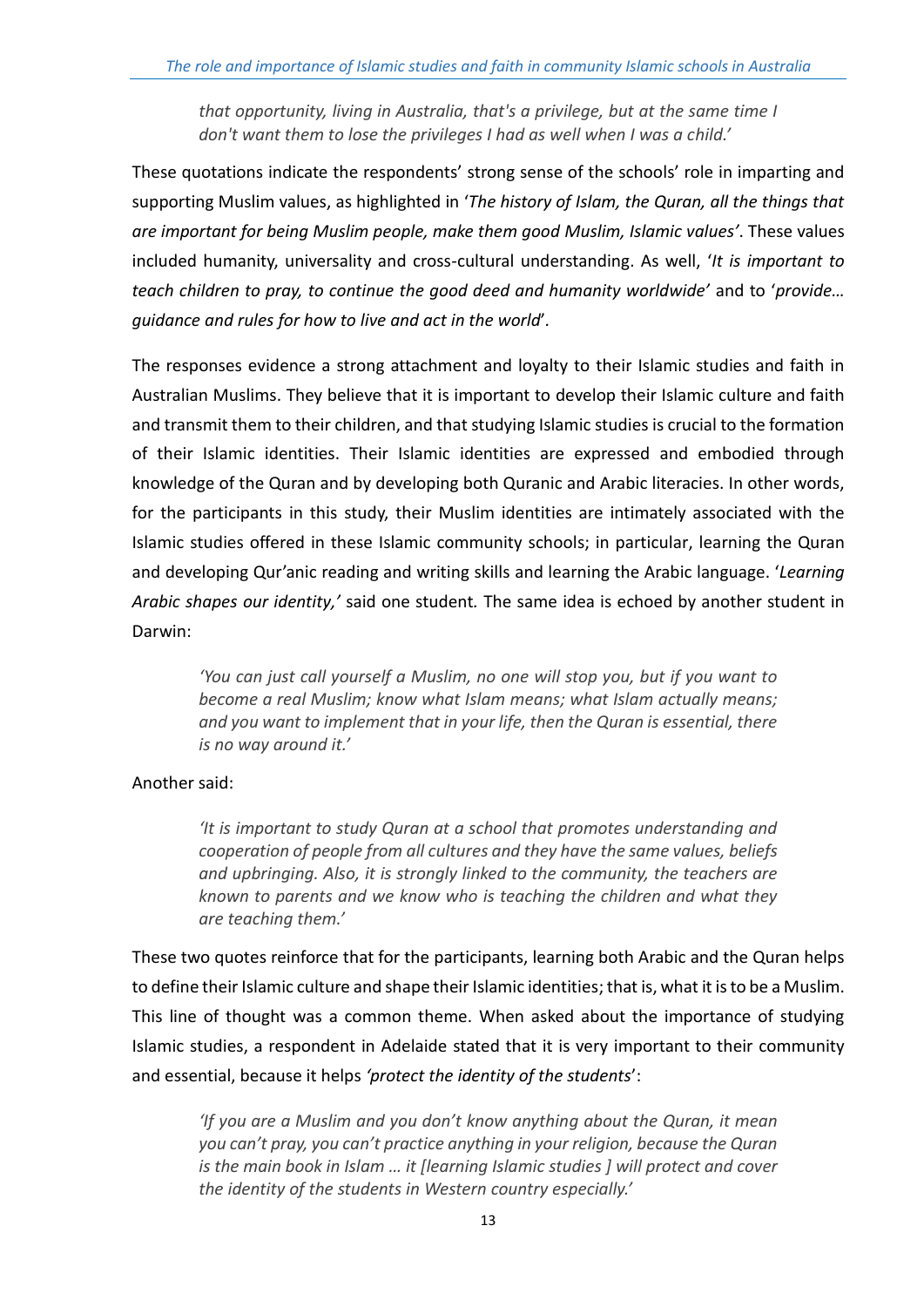For this respondent, because there are limited opportunities for Australian Muslims to impart their religious heritage, Islamic community schools play an essential role in teaching their children in Australia. He compared Australian Muslims' lived experiences with the situation of the Muslim community in their own home countries:

*'in our Islamic countries, regardless, you will learn, in the mosque, at school, at home ... but here if you don't provide the service, because of the parents are busy with work … this service is very important here ...'*

He stressed that this service to the Muslim community seeks *'to protect and cover the identity of the students'*.

The Muslim community surveyed in this research show a strong attachment to their Islamic identity, which they expressed by highlighting the centrality of the Islamic studies provided by the community Islamic schools. They see Islamic studies as crucially important to their Islamic faith. For respondents, the main reasons for learning Arabic, for example, is to access and understand the Quran. Arabic is highly valued as a path to Islamic knowledge and therefore to their Islamic identities. This view is expressed in the four following quotes by students from Darwin who argued the value of Arabic in understanding the Quran as well as its importance in their Islamic faith and practices:

*'To understand the whole Quran, tells you what happened in the past.' 'Learn from the morals of all prophets and learn from them.' 'Looking for evidence to see if this religion is right or wrong.' 'Do what Allah ask you to do.'*

Teachers who participated in the survey also supported this view. They argued that it is important for students to confidently read the Quran and understand it without relying on others for translation. The teachers indicated that this was the best way to access Islamic teachings as well as be prepared to participate in Islamic rituals; such as in praying:

*'You need to know Arabic to be able to understand the Quran. Without learning Arabic you cannot learn the Quran. The aim is the Quran, the way is Arabic language. Okay so to read the Quran you have to go through the Arabic language. To get the reward you have to learn Arabic, you cannot say the Quran and prayer in your own language you have to say it in Arabic. So that's why the Arabic language is important.'*

#### Parents are also of the same view. A parent in Darwin mentioned that

*'Arabic is important, we want them to learn it in the right way. We all come from different backgrounds so maybe the pronunciation is different, for me it's different from each place so they get to learn the right way. (And what is*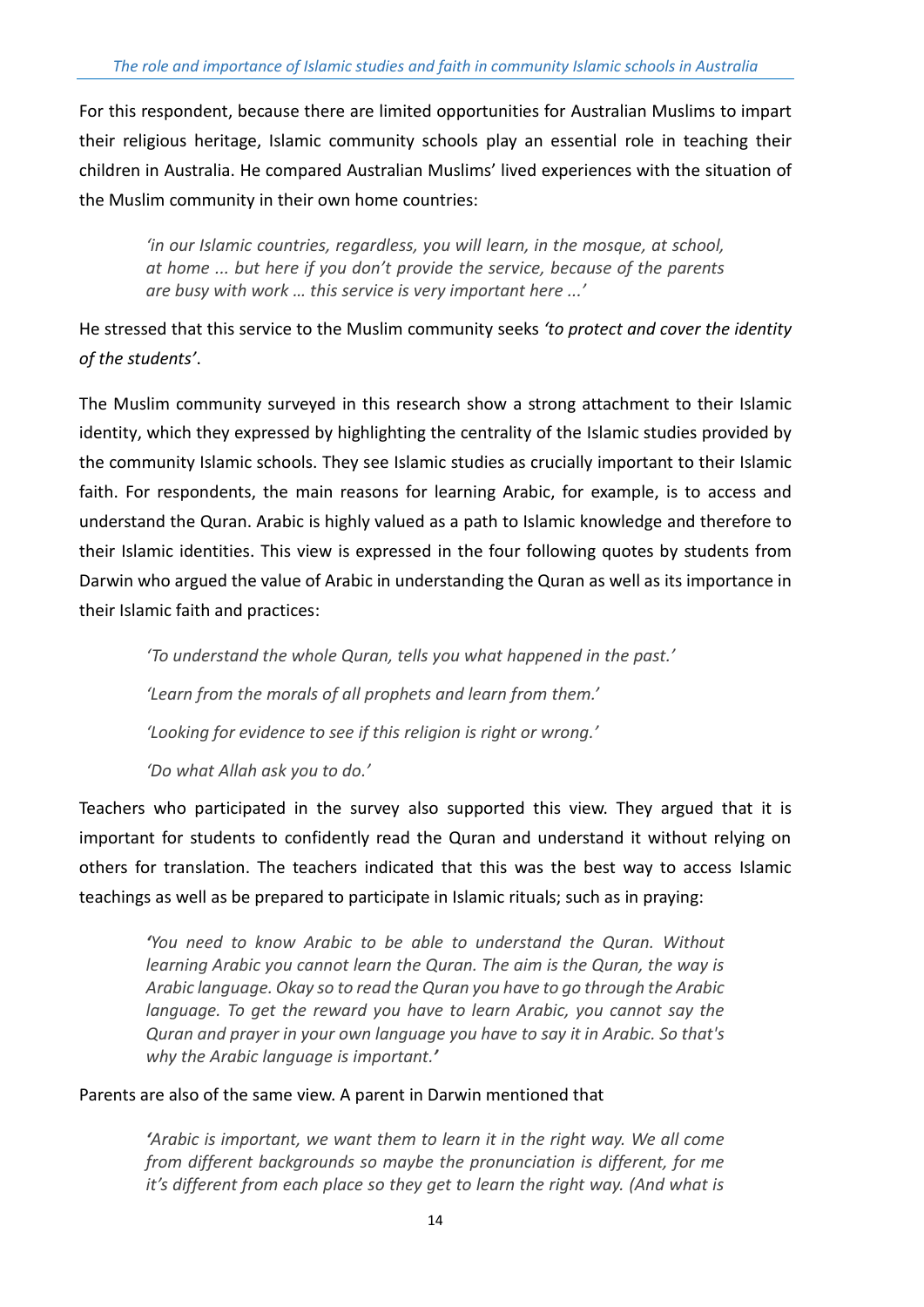*the right way?) The Islamic way is the Arabic way, reading and reciting the Quran the exact way is the Arabic way, we are from India so we have a different way of reciting so not the right way I would say. That is very important for us to give our children the correct education, you know.'*

As can be seen, studying Islamic studies is very important to the participants in this case study, not only because it shapes their Islamic identities, but also because knowledge of the Quran and the Arabic language helps them better understand their religion without relying on others to translate and interpret the Quran for them. Islamic studies is very important to the Muslim community as it strengthens their faith and affiliation to their Muslim identity. The participants expressed a strong attachment to their Islamic culture and faith, which they believed to be essential to their Islamic identity construction in the Australian context, where exposure to Islamic education and opportunities to learn are very limited. Therefore, the participants view the Islamic community schools as providers of the key knowledge that helps them shape their Muslim identities.

### <span id="page-16-0"></span>*4.2. Finding 2. Insufficient time allocated to Islamic studies*

The Islamic studies provided in the Islamic community schools are important to the Muslim community for identity construction. However, for most participants the time allocated is largely insufficient. They put forward a range of reasons, including limited teaching time, the large curriculum, and the community's unrealistic expectations, given the available resources. Some respondents claimed that three hours a week on a Saturday is largely inadequate to teach the different components of Islamic studies. For example:

*'Not enough time dedicated, only three hours on a Saturday is not enough.'*

*'Just three hours a week is not enough. If we had an Islamic school it would be better.'*

*'Only one day a week.'*

*'The limitation of the classes are due to the time constraints, only on a Saturday. It is not enough. This is why we want to establish a full time school so we can have more subjects and time, so the kids can understand the religion and the values.'*

*'It will never be enough, not enough time to teach everything — language, Islamic studies and Quran.'*

Other respondents, however, believed the community expectationsto be unrealistic in the light of the available (e.g. time). The following statements from a community school leader illustrate this view.

*'Their parents expect their kids to be able to speak Arabic, read and write and know everything about Arabic but that's not really how it works. If the parents*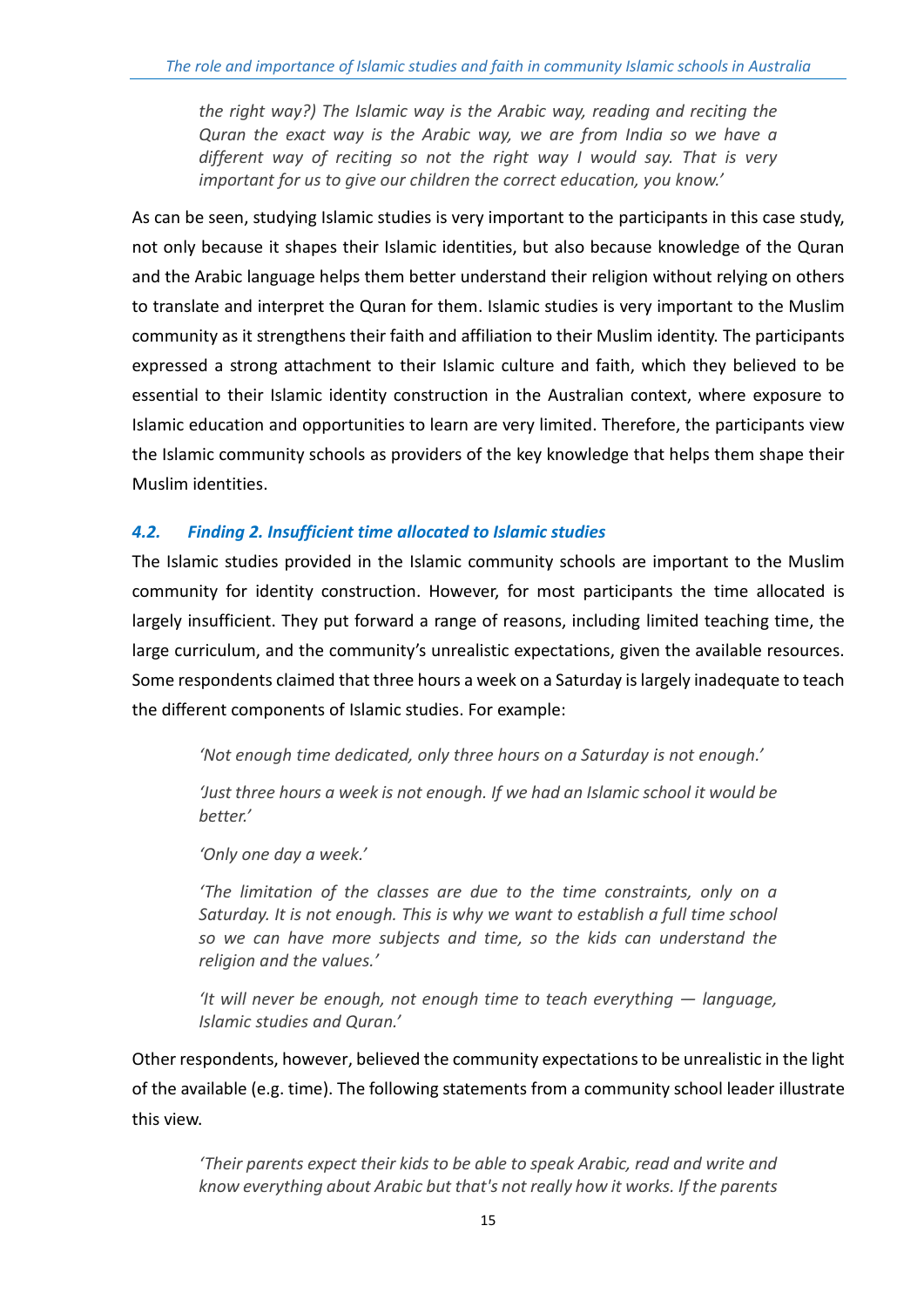*are not engaging them at home and not following it up with them then it is difficult for the teachers to provide everything for them and teach everything in those three hours. And those three hours are not only for Arabic, you know, there's other things that we do teach. Sometimes the parents are too busy to help at home or can't.'*

*'Three hours per week we have 30 minutes recess and uh so its 2.5 hours, so we must start 10:30, and maybe you noticed that even the teacher was late, they come 10:40 or then, and you see like me I want to photocopy everything, takes 10 minutes or 15 minutes, so it is 45 minutes already gone, and you see as well some of the parents were late as well so the teacher would start when at least enough students. So practically they have 2 hours, so when they are fresh at the start they start memorising the Quran, okay at least 15 to 20 minutes, and then start uh repeating what they got the previous week.'*

*'There is never enough time to learn everything. We teach them enough to be able to read the Quran, if they come every day. I give you an example. I have three kids, they all come here and I help them at home with their homework. I got in a big fight with the parents here because they come to me and they say, my kids have been coming here for 6 months and they don't understand Arabic. Husband tries to speak Arabic with the kids but they don't understand him. I say okay that's fine, okay they don't understand anything from the Quran. They read the Quran but they don't understand anything, so because it was like first experience for me as a principal here so I have to absorb all the complaints. I have to find the solution. I had a meeting with like I asked for a meeting with the parents and uh I was really honest with them. I told them if you want your kids to uh like uh write article in the newspaper after they have finished level four please don't send your kids to here. If you want your kids to uh understand the meaning of the Quran after level four here, it's not the right school, and if you want your kids to talk Arabic with you after level four it's not your school. Okay, so let's be very like open with you this school at the end level four your kids maximum they can open the Quran and start reading, okay, and if you ask him to write, okay you want to dictate him you can talk to him and he can start writing. This is the maximum I can offer for you in three hours per week. So if you ask me is it enough, yeah for my aim, my target, three hours, per week after four years is enough for them to write and read. No more than that.'*

From the comments, it is clear that the respondents place an important value on learning Arabic in order to communicate with their fathers and possibly other community members. For example, '*their parents expect their kids to be able to speak Arabic*' or '*my kids have been coming here for 6 months and they don't understand Arabic. Husband tries to speak Arabic with the kids but they don't understand him*'. The last quote highlights the challenge of teaching the Quran and the Arabic language in a three-hour weekly course over a period of three to four years.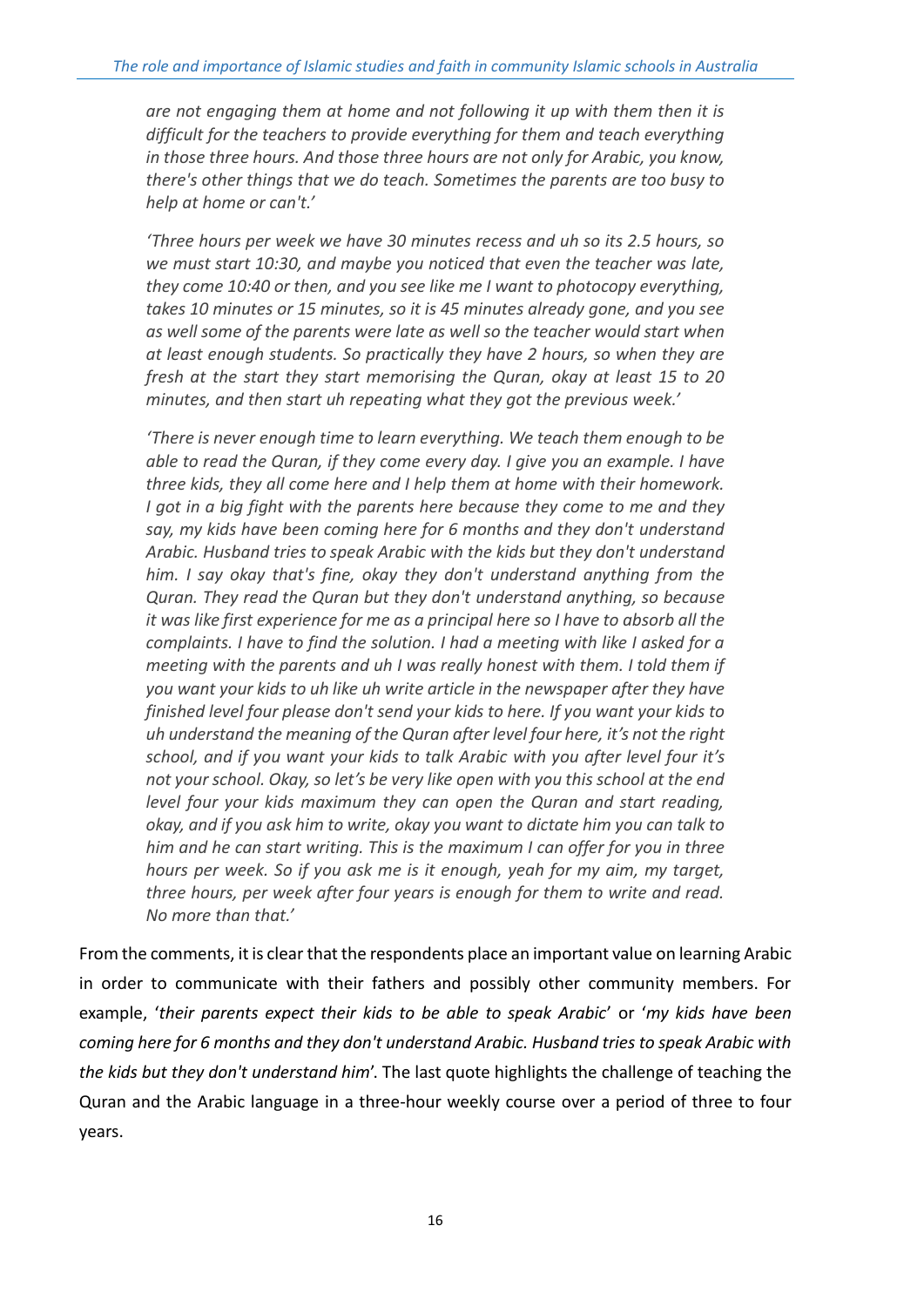However, there were community members who understood the challenge faced by the Islamic community schools in providing Islamic education. The following participant, for example, supported the idea of the Islamic community schools as providers of basic Islamic knowledge and Quranic skills:

*'It is a step towards it, so I won't say that a child who comes here and completes the program in two to three years will completely understand Arabic but um Arabic is a language and you need more effort to spend uh we only give them about three hours a week but once they come in, they are able to read and write, Arabic, uh which is an important thing, understanding that's a bit more effort, like any language. Over a longer term hopefully they will be able to learn more.'*

For most of the respondents, the three-hour weekly Islamic classes provided by the Islamic community are inadequate and fall far short of meeting the Australian Muslim community's expectations. However, a small number of the community are aware of the challenges faced by the school and support the idea of the Islamic community schools as providers of basic Islamic education so as to enable Australian Muslim students to maintain and develop their Islamic culture and faith in the Australian context.

## <span id="page-18-0"></span>*4.3 Finding 3. Inclusive Islamic studies*

This section which explores Islamic studies in the Islamic community schools shows that overwhelmingly the respondents expect Islamic studies to provide the Muslim students not only with the Islamic knowledge and the Qur'anic and Arabic literacy skills they need to maintain the Islamic culture and faith, but also to accommodate mainstream Australian cultural practices by preparing them to engage with the mainstream culture. The following responses show that in their view, Islamic community schools help students to maintain their Islamic culture and faith.

*'The curriculum helps to be a real Muslim, what Muslim really means, not so much the language but knowing the Arabic language creates a connection to Muslim identity.'*

*'The curriculum aids in their understanding of their religion, because the religion is vast and complicated they need guidance […].'*

*'We teach them how to pray, how to behave, what to know, too fast. I believe that if we could have a school here we could solve children's poor behaviour because I have seen it.'*

*'Teaches Islamic values and the stories from the Quran. They come to school and they see other children learning and that encourages them as well.'*

*'Yes, very important for maintaining Islamic culture. As a Muslim, Arabic has to be our first language. They need to learn how to read the Quran, and write,*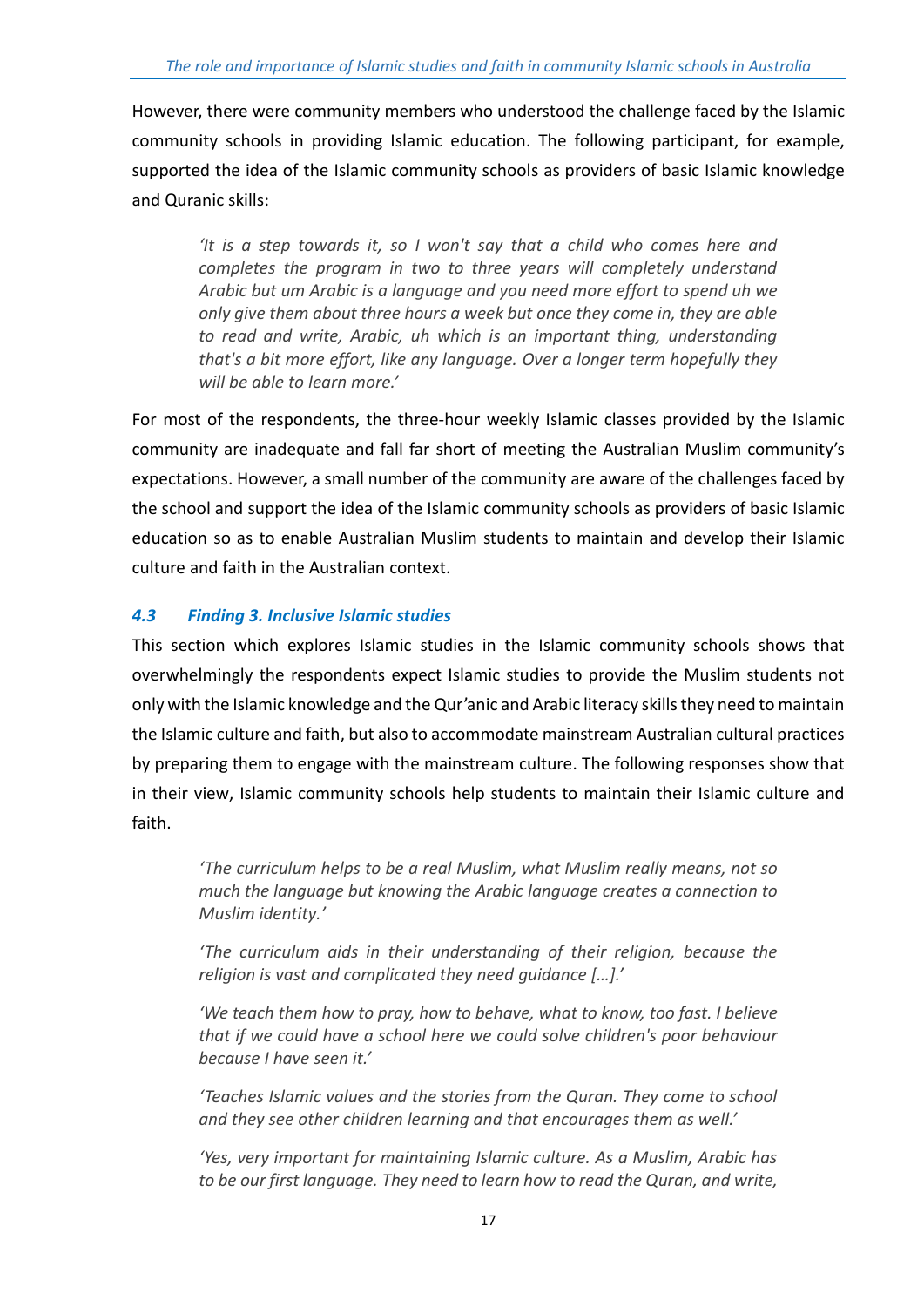*that's the main priority. I think that is important, very helpful to keep the Islamic culture.'*

*'The parents put their kids in the Saturday school to help connect them to their culture, their community maybe, um yeah. Really important role of the ethnic schools to keep connection to who they are, their culture (the students) and their identity. Especially learning Arabic. Some parents do not see it as important; it really depends on the parents and how they see its importance.'*

*'We feel that the parents value the contribution that the school has. Many of them come back to us and they are happy with the maintenance of the culture and the Arabic language, at the moment we are over capacity and we have waiting lists, which indicate that people are happy with what we are doing. We try to build the basics of Islamic faith.'*

According to the respondents, the Islamic community schools prepare the students to engage with the mainstream Australian culture through dialogue, discussion and referral to Islamic experts (teachers, Imams, community leaders) in their Islamic studies.

*'In Islamic studies with give them the perspective of the community in which they are living, for example, the children will ask me about halal food. We try to explain to them what we eat and the sources in Australia that are halal and that's becoming more acceptable, but generally the topics that we touch upon are very broad. … At the moment we do not have much trouble, we teach them about charity, we teach them about prayer, being good to their parents, these are the main concepts that we teach, things that are different but are not a conflict, differences I think are encouraged and enrich the community rather than limit it, and um yeah we get cases where some of the children will ask us why are we doing this, can I eat this or not. We generally refer them back to the community leaders. We are not in the position to give them religious facts; we are not qualified to do so, we are trying to give them the basics. Their parents first, and then who they see as a good reference that their parents and community accept.'*

*'We believe that 90% of the Islamic value is like meet the Australian value. Okay so when we give them the Islamic value we give them the Australian value. For example, to obey the rules in this country, alright, in the Islamic rules if you are uh breaking the rules of the uh the country, alright, that means you will get sins from the God. Because Allah will not love you if you are breaking the rules. If the traffic light is red and you pass on the traffic light is red that means you break the law, the rules. If the police didn't see you that doesn't mean Allah didn't give you the sins. For example if you see any bad thing on the road, okay, you have to remove it, don't say no one here no one can see me, you have to remove it, if no one see you, no Allah saw you, and will give you good reward if you remove it, and don't throw anything on the road even if there is no police or no people uh so if you did it don't say that no one saw me, no, Allah saw you.'*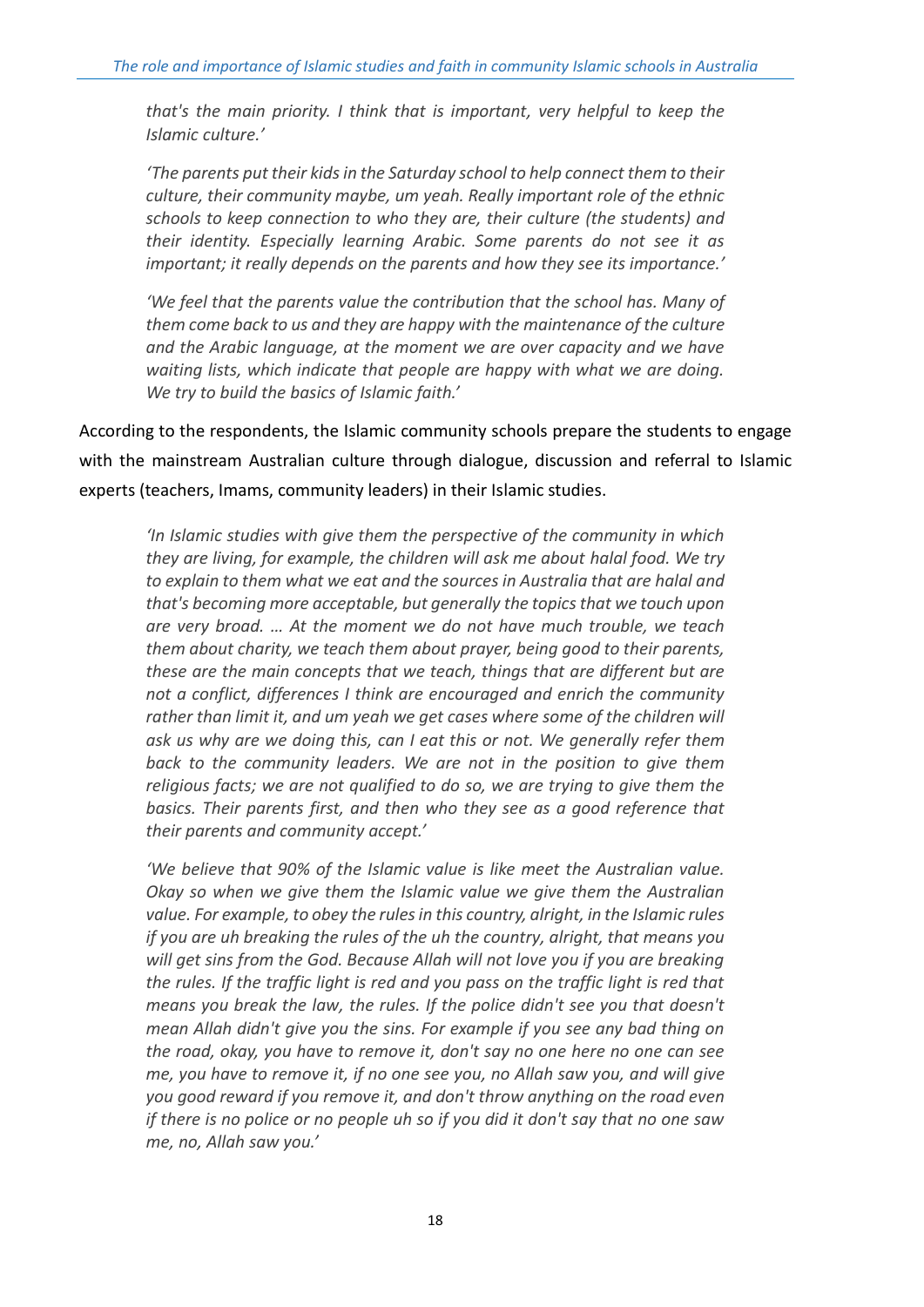*'We kind of do it in general, how they have to be good to other people and to the community, how to get involved, how to be a good citizen, um we do if you see the wrong thing how to deal with it, regardless of Muslim or non-Muslim, how to show respect to another person, things like that.'*

*'I keep in mind that the parents don't want their kids to be too Western, even though they are in Australia; they want the kids to maintain their own cultural identity, ethnicity, but with a strong foundation of Islam. So even when I teach Islamic studies, previously when I taught Arabic reading and Arabic writing, it's not, it's more to the Arabic alphabet, when I taught Islamic studies, I have to relate to the, because we learn about how the Prophet live and so on, so I have to relate that topic with how they live now so that they can make sense, it's not, they will be questioning like why do we have to learn about someone who lived 1,000 years ago okay so I've got to relate to, okay kindness, for example, patience and tolerance. I've got to remind them okay when you live here you have to be patient and tolerant for example during the fasting, um that subject requires me to do some thinking especially teaching the teenagers, aged 10, 12 and 15, because they already have their way of thinking so I've got to relate what I teach to how they live, I've got to understand that they are not in an Islamic country, they are not in Malaysia, they are in Australia, so I've got to think about how teenagers in Australia live, then I can relate to them. When they are, like in some culture you don't say no to your parents and stuff but um I think in Western culture you tend to be more independent. So yeah.'*

*'The kids are quite young, most are 6 to 12, and most are born here so they are used to here already. If we had more migrants that are not used to the Australian way and society then we may consider you know including something where we can make them fit in better or understand the culture behind you know Australia, but at the moment we don't do that.'*

Despite challenges and conflicts posed by living, growing, and socialising in a secular country, the Muslim community sees Islamic studies as opportunities to create awareness about issues in the Islamic community and discuss these in terms of complementarity of values rather than differences and conflicts. For example, for the respondents below being a Muslim is not in conflict with being an Australian; instead, they are complementary.

*'I think it is possible to be a good Muslim and a good Australian, because if you say to me good Australian is to love the country, so I think the students they love the country and yet they are Muslims, I think the two complement each other. You cannot be a Muslim and not love your country, um and yet there are people who love their country but they don't have a religion so that's a different thing.'*

In this section, the responses provided by the respondents show that, while the Islamic studies focus on providing students with Islamic culture and faith, they also prepare them to engage with the secular and liberal values practised by the wider Australian community. In other words, the Islamic community schools are sites where the Australian Muslim community and students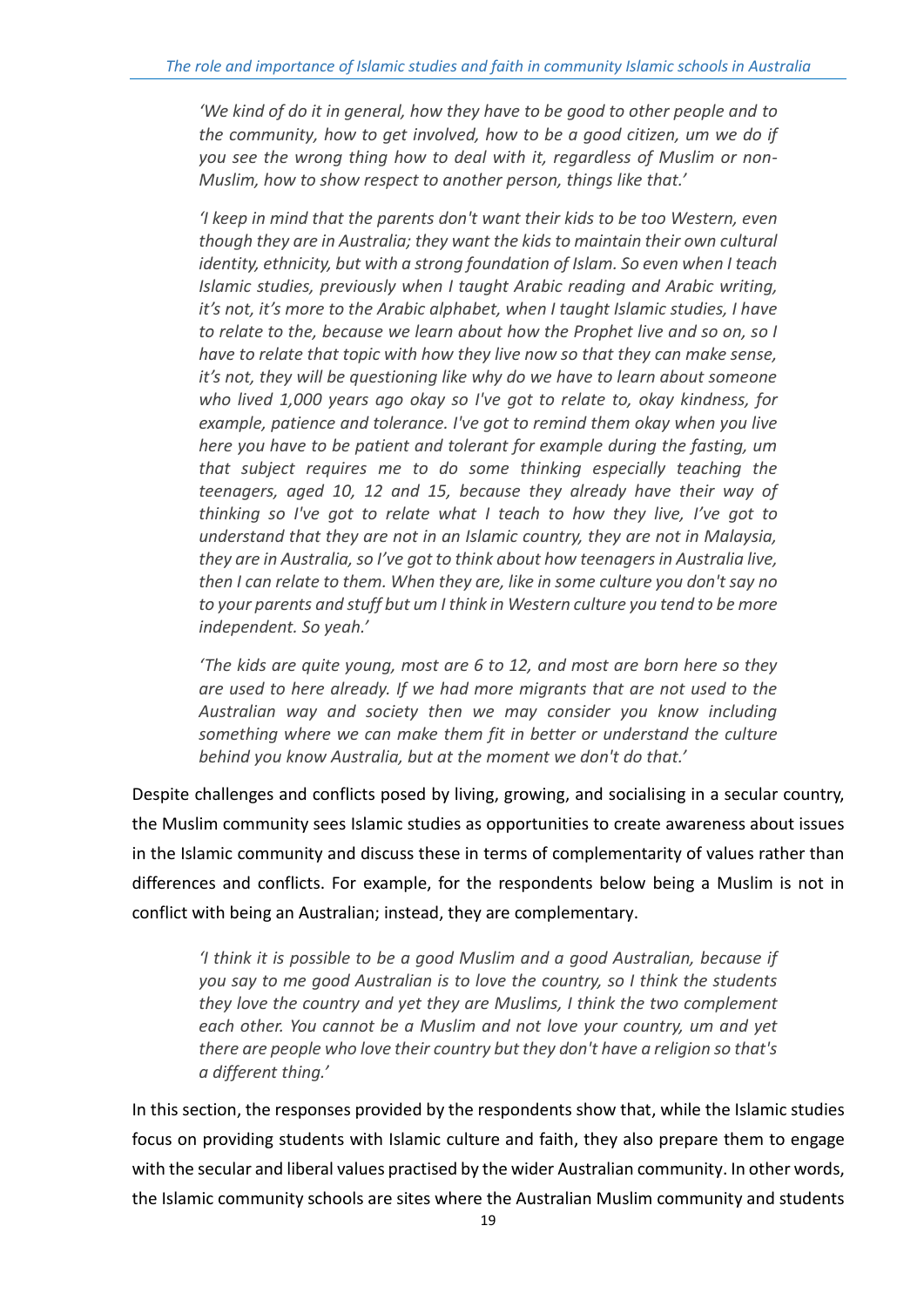discuss and negotiate Islamic values with the values practised by the Australian wider community. This is an important feature of Islamic community schools for the respondents. One stressed the value of this approach:

*'We teach them and encourage them to be Australian Muslims. Next year we are going to run a program about how to be a good Muslim in Australia. There is a difference between religion, culture and national culture identities. 10 years ago, people didn't want to identify as Muslim, they were too scared. People changed their names and stopped coming to the mosque. This really damaged our community. Now we encourage the kids to embrace their identity as Australian Muslims, just like any other, like Australian Buddhist or whatever. We want these students to be the future leaders of the community. The aim is to equip these young people with the right information and the right knowledge to be able to answer these things. You are terrorist, no I am not terrorist, why because of these things, it is like that.'*

*'Mm so what we do is um uh we try to address this peer pressure where their colleagues at school have bad habits. So every Sunday we have a youth group that get together, no adults, it is run by youth leaders. So some kids who don't feel comfortable talking with their parents or the elders can relate to their peers here so he finds solace in his friends so this is why we created this youth campaign. This youth meet so they go out and play and sometimes they have a BBQ and in the interim they discuss their problems. We supervise from the sidelines. We get feedback from the student leaders, like okay what are their problems, can you address it from this angle. So we don't physically go there and show our faces but they discuss their things amongst themselves and it has a good impact, unlike when you go there it's like oh I cannot listen to you but they um someone of their age, tells them something, it works. This is a strategy that we have done here. We do it for both the boys and girls.'*

# <span id="page-21-0"></span>*4.4 Finding 4. Mixed attitudes of the wider community towards the Islamic community schools*

When the Muslim community was asked what they thought was the attitude of the wider Australian community towards their schools, the reaction was mixed. Overall, they believe the attitude of the wider community to be positive, despite cases of negative attitudes, which they attribute to the media. The positive attitudes are given below:

*'From my experience I think people see it as good; some of my friends say it's good for people to be able to learn about your culture.'*

*'The ethnic board is very supportive, but that's the ethnic board. From personal experience I haven't had a bad experience; it's actually the opposite. People smile at me and are nice.'*

*'Not everything agreed with, what is taught is tolerance, so the image is generally is positive.'*

*'Mostly positive.'*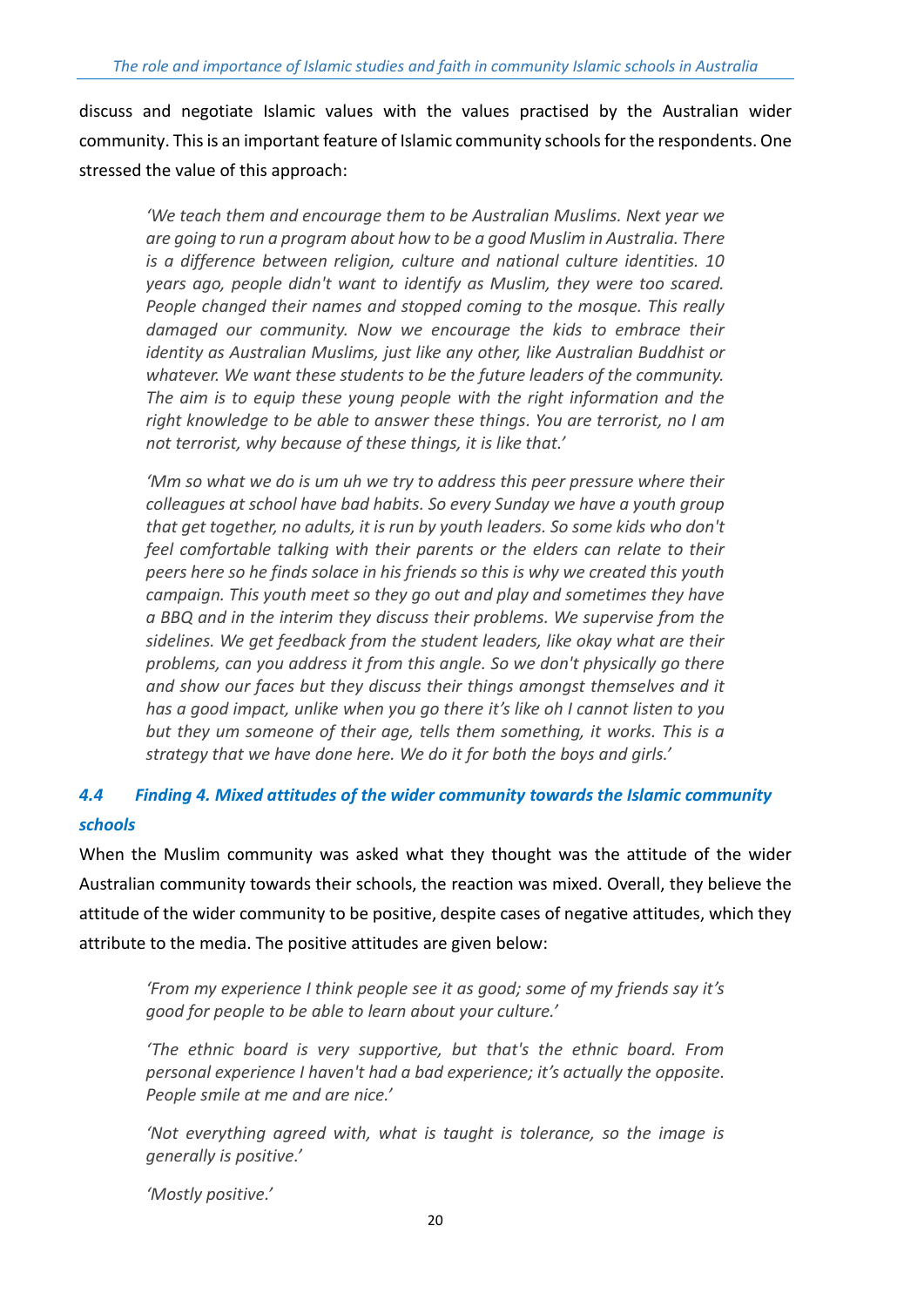*'Positive in Darwin though.'*

*'Darwin is a very positive, multicultural society and the Aboriginal people make it different. It is more obvious that we are all immigrants.'*

*'Darwin is multicultural, so far no negative incidents or feedback.'*

*'The Darwin people have been very warm and welcoming. I am happy I brought my daughter into this place.'*

*'Most people are good about the school and the mosque.'*

*'It's more an individual thing rather than a community attitude. Some people are just mean or not nice.'*

'But I have heard stories from other people who've been sworn at in the street *or had their hijab pulled in the street. Oh my God I'm glad I haven't experienced that. I don't know, they might be judging on the inside I don't know but all I've seen is a good attitude from Australians.'*

#### In particular, they mentioned the following attitudes from the wider community:

*'People [the wider Australian community] see it [the Islamic school] as good.'*

*'[Some members of the [the wider community] think it's good for people to be able to learn about their culture.'*

*'People smile at me and are nice.'*

*'Most people are good about the school and the mosque and all I've seen is a good attitude from Australians.'*

However, the positive attitudes are counterbalanced by negative comments, which are mostly attributed to the media. For example:

*'Some things are negative.'*

*'Sometimes negative, mainstream media.'*

*'Very negative.'*

*'Negative in general, from the media. '*

*'It is negative to an extent.'*

*'A bit of Islamophobia towards the school, you know like calling our school an Islamic school, because a lot of them don't open their doors to the wider public, they are more closed, and hence why people don't know what is going on … In South Australia there isn't much; there is a bit but there isn't much compared to Melbourne and Sydney.'*

*'I honestly think the attitude of the media is not quite positive, but from work, from my interactions with my work colleagues, my friends around, uh, my*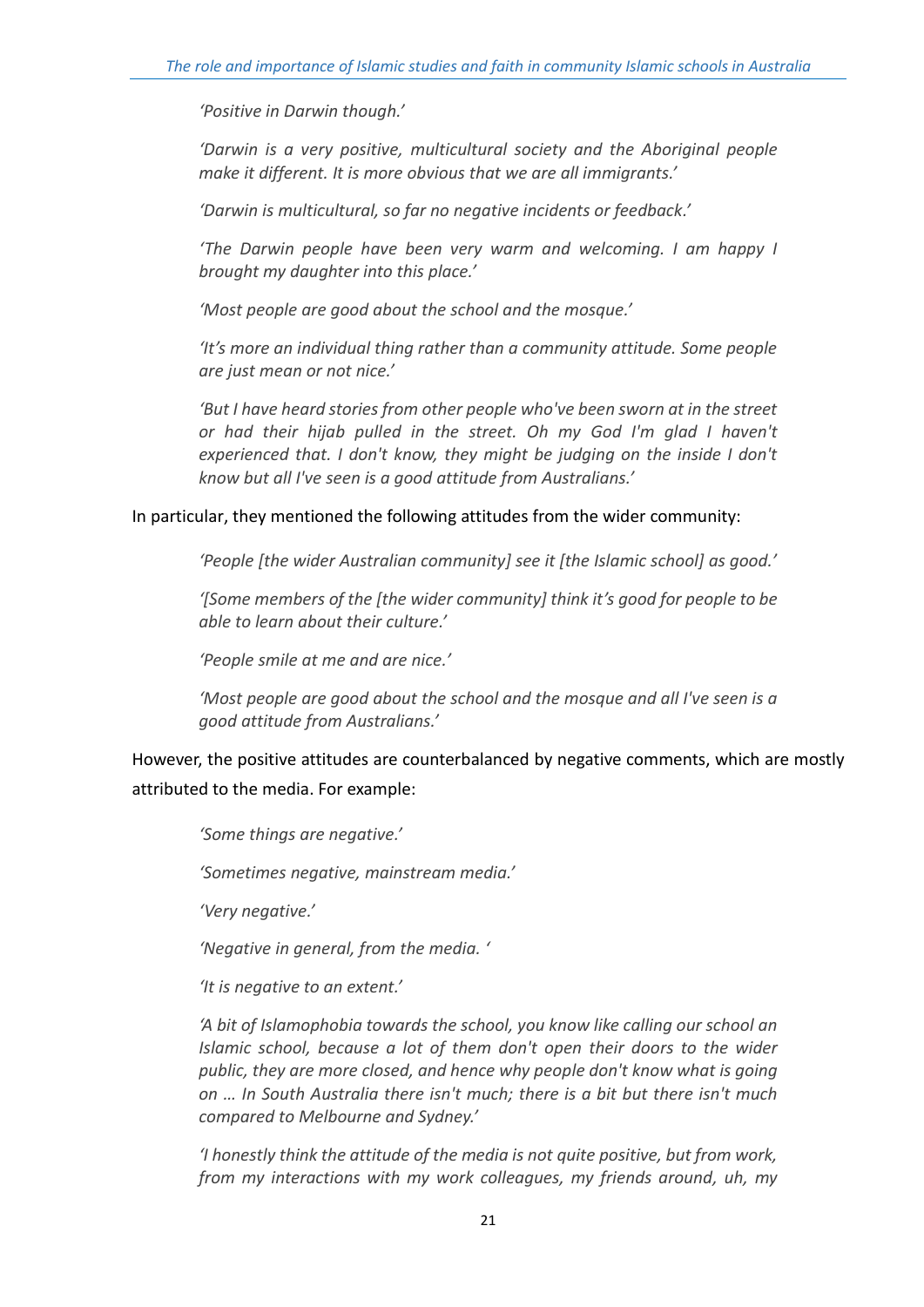*neighbours, I see everyone as being neutral towards what I do. They don't try to discourage me from anything, I pray at the university and I openly talk about it with my colleagues at university and I don't see it as a topic of tension so the way I perceive it, it's a media perspective more than anything else.'*

*'I think generally locally they don't think like that but globally the image of Islam is negative.'*

*'Our community should be a role model for the whole world. It's like any other school, it's just an Islamic school but because of the issues in the media perhaps there is some negative feelings in the community. I try to understand those people. So long as the system or the government is not against me I'm okay.'*

This section shows the Muslim community perceive the wider Australian community as having mixed attitudes towards Islamic community schools. Even though they believe that the attitude is generally positive among individuals in the wider Australian community, they acknowledge that there are also negative attitudes, but these are generally attributed to the media.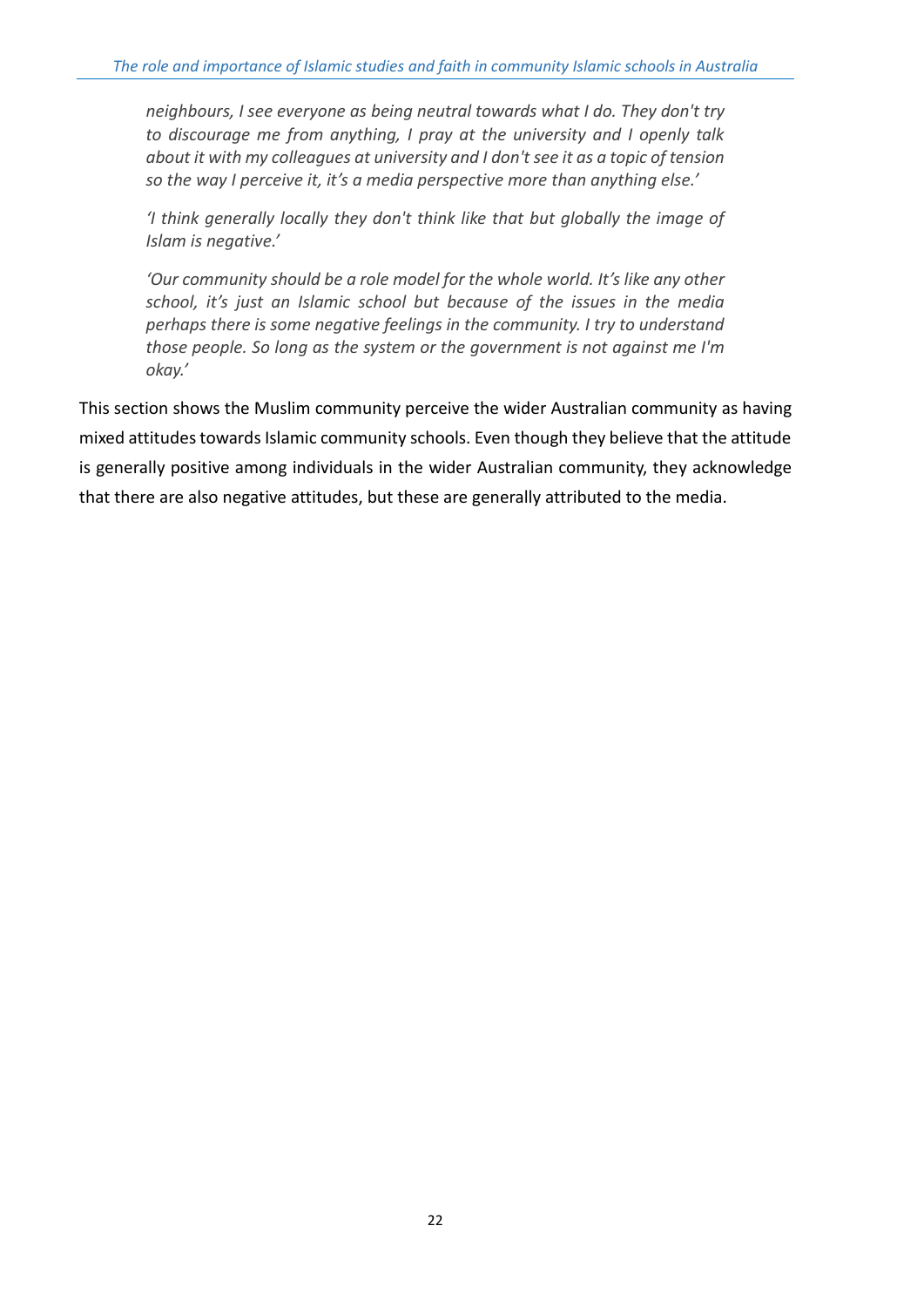# <span id="page-24-0"></span>**5. Conclusion**

The report, which is based on a limited sample of 61 participants in Adelaide and Darwin, has shown that the Australian Muslim community has a strong attachment to their Islamic studies. Participants overwhelmingly indicated that Islamic studies are 'extremely' to 'very important' to them because Islamic education defines and shapes who they are; that is, their Muslim identities. Islamic studies are essential to being a Muslim. Also highlighted is the fact the respondents believe that it is very important for them to learn Arabic because it is associated with accessing Quranic knowledge, which for them is an integral part of being a Muslim. They also see being able to read and understand the Quran in Arabic as intimately related to Islamic studies. However, the respondents overwhelmingly indicated that the three-hour weekly Islamic studies classes offered over a period of four years is inadequate for providing the level of basic Quranic knowledge, Quranic literacy and Arabic language that they expect from the Islamic community schools.

In addition, the case study found the Islamic studies in the Islamic community schools aim to develop and maintain the students' Islamic identities by teaching them their Islamic culture and faith, while at the same time, seeking to create opportunities for the students to engage with the social, cultural and political issues faced by Muslim communitiesin Australia and elsewhere. As a result, although these Islamic community schools focus on teaching Islamic studies, they have also become sites for discussing Islamic values and mainstream Australian secular values, in the context of national and international tensions and debates around Islam. They are sites where Muslim students have the opportunities to discuss Islamic teachings and values with their peers as well as with their teachers, the imams, or the community leaders on issues affecting them personally and their communities.

The Muslim community accessed in this case study believe that the overall attitude towards their schools and the Islamic institutions (e.g. mosques) is positive, despite a challenging context. They acknowledge that there are negative attitudes, but they believe these are mostly from the media and not from individuals in the wider community.

In light of the findings of this case study, it is clear that providing Islamic community schools with adequate support and resources will better enable them to fulfil their mission, which is to provide Islamic studies to the Australian Muslim community. Australian Muslims' loyalty and attachment to their Islamic heritage and faith remain profoundly strong despite local and global tensions and conflicts and the daily challenges they face as Muslims living, socialising and operating in a secular and liberal context. Janica Nordstrom (2016:2) claimed that community schools have an important function in 'strengthen[ing] cultural identities of children of migrants and encourag[ing] a sense of belonging with a target community through both their aims and practices'. Supporting the community schools has the potential to ensure that they focus mainly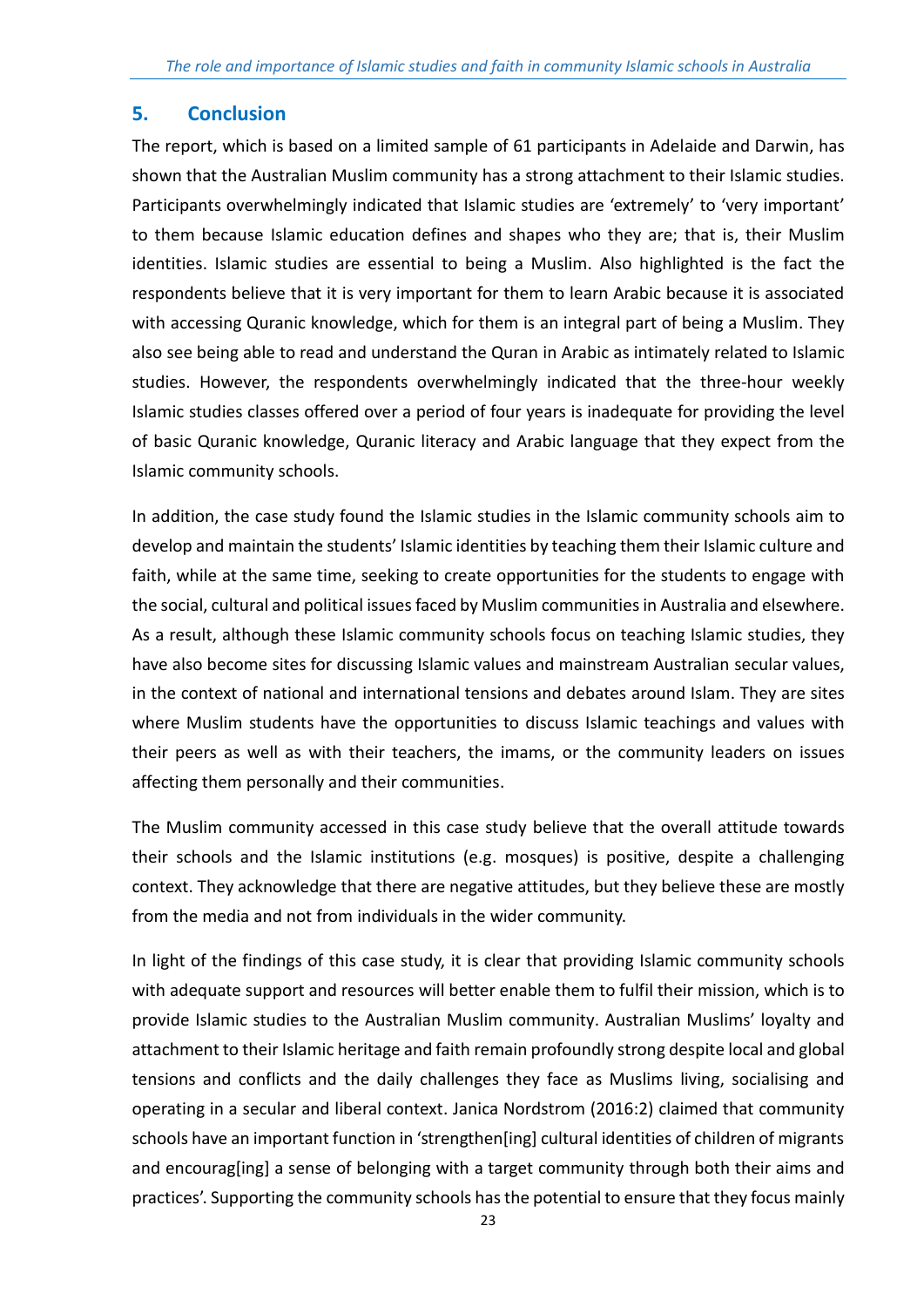on providing quality and culturally important services to the Muslim community in Australia, in particular, teaching Islamic studies to a large number of Australian Muslims who regard their faith and culture as vital and who would like to transmit their Islamic faith and culture to their children. One way in which additional support could be tendered would be to offer optional Islamic studies classes in mainstream schools as part of the regular school curriculum. At the same time, Islamic community schools would continue to offer quality after-school Islamic studies courses during the teaching weeks and school holidays if provided with more support and resources. This would send signals of inclusion to the Muslim community and strengthen their sense of belonging to the Australian society. In return, providing extra support to Islamic community schools would strengthen the resolve of the community to support young Muslims in placing a high value on involvement in the Australian community and to model the strength of Muslim values, as discussed by the respondents.

This could be an important step in reconciling the Muslim community with the media, which they see as being instrumental in creating negative attitudes towards their religion and their institutions in general. As one respondent argued:

*'We are producing good members of society, we strongly discourage violence, drug use, and things like that. We are very cautious and wary about that and I think that these are things that it is very important for the youth to be aware of when they are growing up. Having grown up in Australia for part of my life, I know the challenges that they go through and I think if awareness was not a focus of my upbringing, I wouldn't be able to sit in front of you in my position.'*

In a proactive spirit of reconciliation with the wider community, the Islamic community, in collaboration with their local mosques and Islamic community schools, have established public relations campaigns across the country to make their community more visible. They organise regular public information days and open mosque days in an effort to improve the public image of their religion:

*'We open the doors to the general public with information days and open mosque days. We have been organising let's say open mosque day, which is for the 31st of October, we are inviting people to come down, see what goes on in the mosque you know what we do, what Islam is all about that kind of thing so I think you know we will diminish slowly, slowly the Islamophobia.'*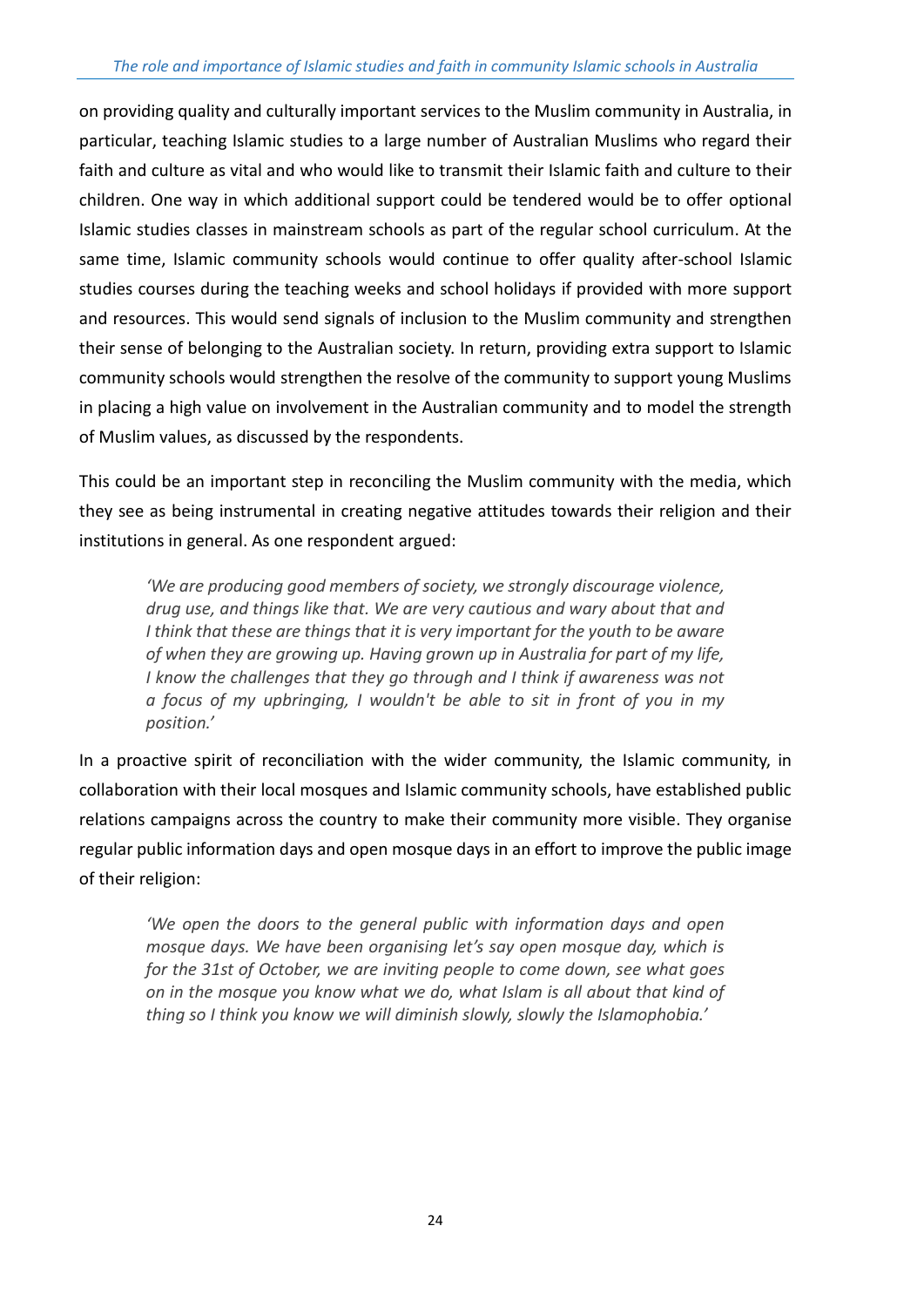# <span id="page-26-0"></span>**6. References**

- Abu-Rayya, H.M. & White, F.A. (2010). Acculturation orientations and religious identity as predictors of Anglo-Australian's attitudes towards Australian Muslims. *International Journal of Intercultural Relations*, 34:592–599.
- Centre for Muslim Minorities & Islam Policy Studies (2009). *Muslim voices: Hopes and aspirations of Muslim Australians*. Melbourne: Centre for Muslim Minorities & Islam Policy Studies, Monash University. Available from https://www.dss.gov.au/sites/default/files/documents/01\_2014/muslim-voicesreport.pdf
- Clyne, I.D. (2001). Educating Muslim children in Australia. In A. Saeed & S. Akbarzadeh (Eds). *Muslim communities in Australia* (pp. 116–137). Sydney: UNSW Press.
- Dandy, J. & Pe-Pua, R. (2010). Attitudes to multiculturalism, immigration and cultural diversity: Comparison of dominant and non-dominant groups in the three Australian states. *International Journal of Intercultural Relations*, 34:34–46. http://dx.doi.org/10.1016/j.ijintrel.2009.10.003
- Hassan, R. (2015). *Australian Muslims: A demographic, social and economic profile of Muslims in Australia*. Adelaide: International Centre for Muslim and Non-Muslim Understanding, University of South Australia. Available from http://www.unisa.edu.au/Global/EASS/MnM/Publications/Australian\_Muslims\_Report \_2015.pdf
- Hassen, Y. (2013). Making Muslims: The politics of religious identity construction and Victoria's Islamic schools. *Islam and Christian–Muslim Relations*, 24:501–517. <http://dx.doi.org/10.1080/09596410.2013.813120>
- Kabir, N. (2006). Representation of Islam and Muslims in the Australian media, 2001–2005. *Journal of Muslim Minority Affairs*, 26:313–328. <http://dx.doi.org/10.1080/13602000601141281>
- Kabir, N. (2007). Muslims in Australia: The double edge of terrorism. *Journal of Ethnic and Migration Studies*, 33:1277–1297.<http://dx.doi.org/10.1080/13691830701614072>
- Kabir, N. (2011). A study of Australian Muslim youth identity: The Melbourne case. *Journal of Muslim Minority Affairs*, 31:243–258.

<http://dx.doi.org/10.1080/13602004.2011.583518>

- Kabir, N. (2015). Muslim youth's Identity in Australia: Vigilant, rational and bicultural. *Journal of Applied Youth Studies*, 1:82–96.
- Lentini, P., Halafoff, A. & Ogru, E. (2011). With guarded optimism? Evidence from focus groups of 'mainstream' Australians' perceptions of Muslims. *Islam and Christian–Muslim Relations*, 22:409–432.<http://dx.doi.org/10.1080/09596410.2011.606188>